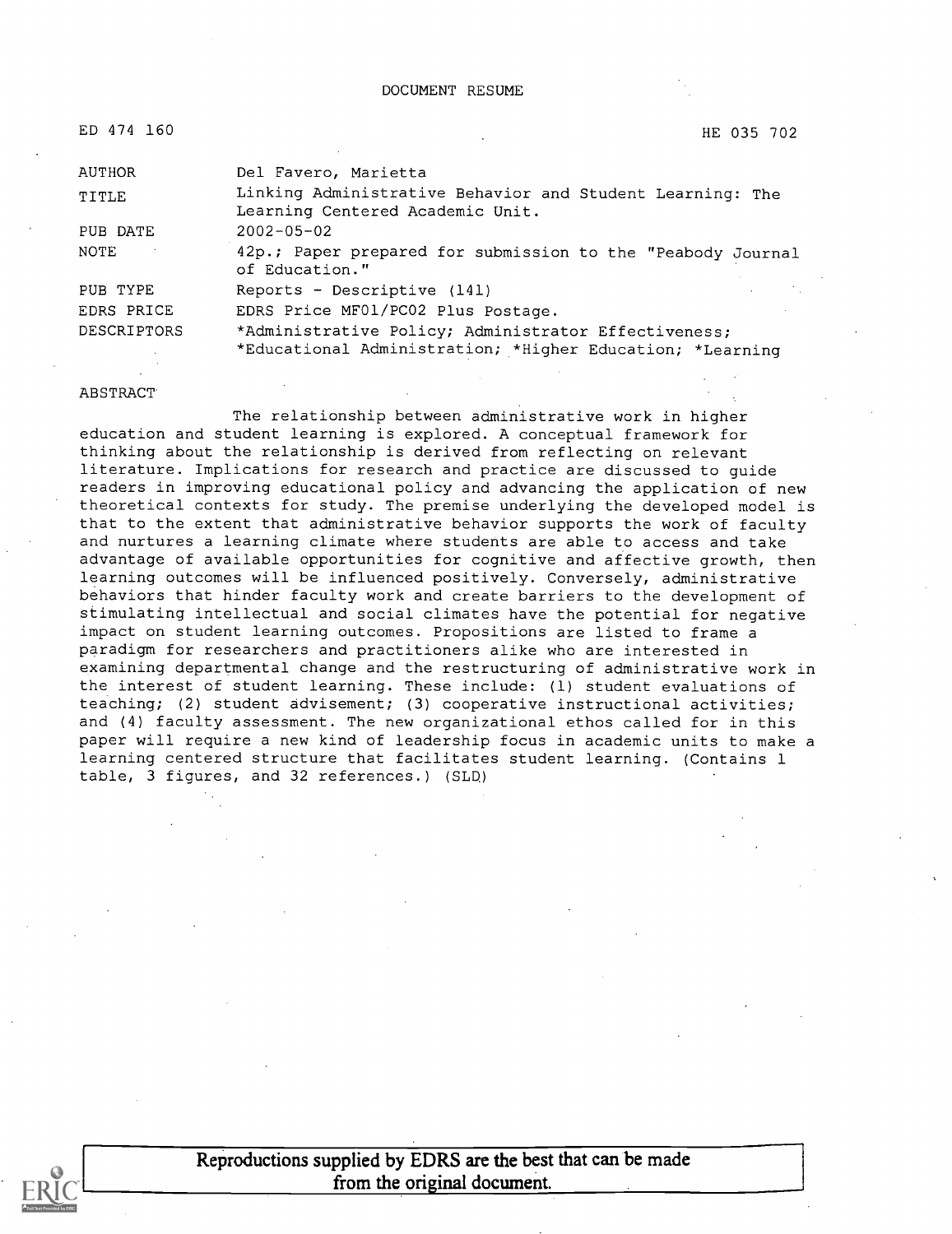Linking Administrative Behavior and Student Leaming: The Learning Centered Academic Unit

> Manuscript Submitted to the Peabody Journal of Education

Revisions dated May 20, 2002

U.S. DEPARTMENT OF EDUCALITY IN THE U.S. DEPARTMENT OF EDUCATION<br>Office of Educational Research and Improvement EDUCATIONAL RESOURCES INFORMATION<br>
CENTER (ERIC)<br>
This document has been reproduced as<br>
received from the person or organization<br>
originating it.

Minor changes have been made to improve reproduction quality.

Points of view or opinions stated in this document do not necessarily represent official DERI position or policy.  $\bullet$ 

BEST COPY AVAILABLE

Marietta Del Favero Educational Leadership, Research & Counseling Louisiana State University 111 Peabody Hall Baton Rouge LA 70803 225-578-2156 or delfavm@lsu.edu

 $2^{D}$ 

DISSEMINATE THIS MATERIAL HAS BEEN GRANTED BY TO THE EDUCATIONAL RESOURCES INFORMATION CENTER (ERIC)

1

ED 474 160

PERMISSION TO REPRODUCE AND

HEES5 DO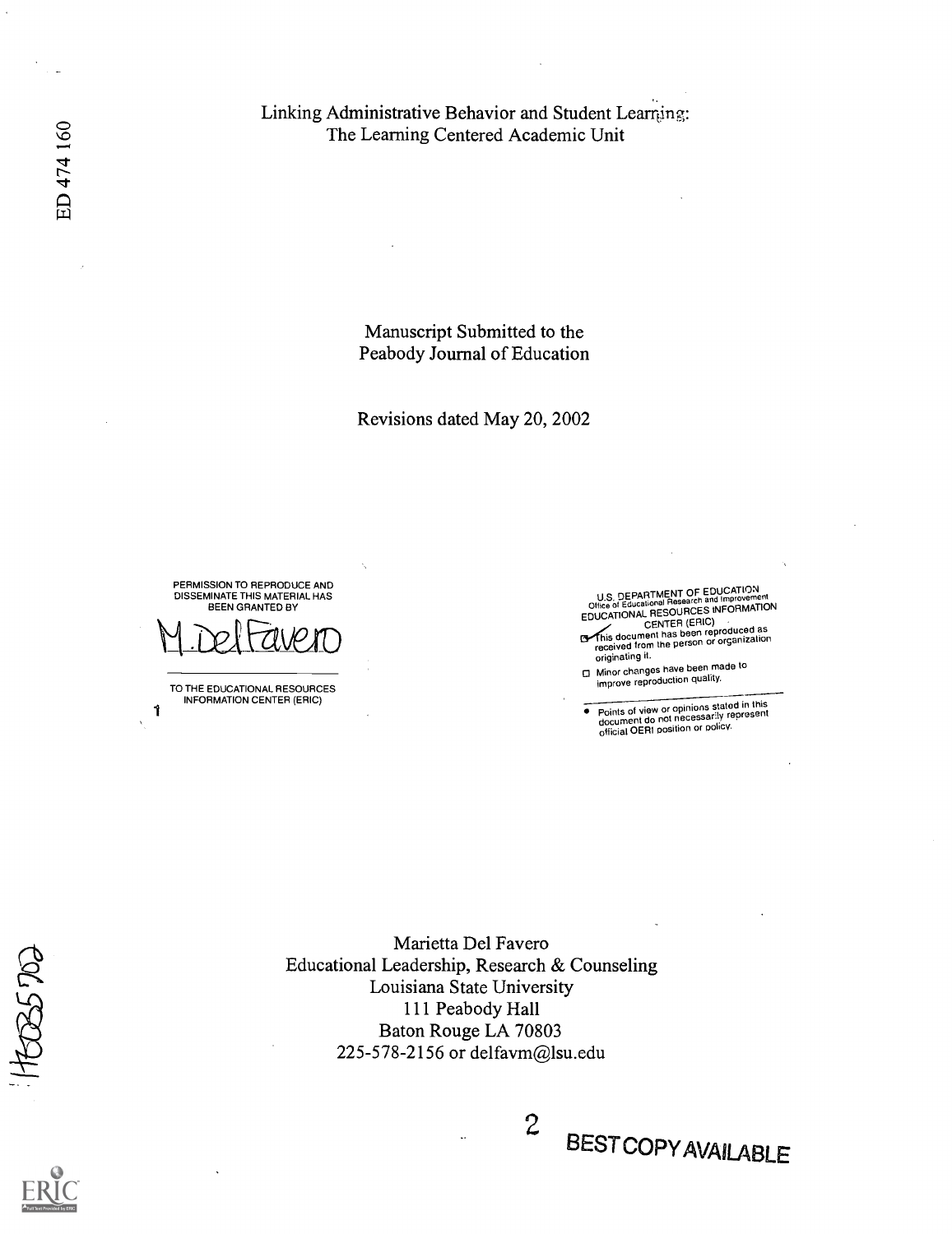## Background

The separation between administrative and instructional contexts is a reality of academic life. Birnbaum (1988) believes that administration has nothing to do with learning. He theorizes that because student learning outcomes commonly fall outside the particular constraints defining an administrator's function, that they have little reason to pay attention to learning. Similarly, Ewell (1985) asserts that administrators tend to campus priorities other than student learning and that their work is decoupled from instructional activity.

Early pioneers of the loose coupling concept, Meyer and Rowan (1983) believe that educational administrators have little direct control over instructional work. Loose coupling of instructional technology (Meyer & Rowan, 1978; Weick, 1976) with institutional structures enables administrative decision-making with little regard for how outcomes influence student learning. Wide acceptance of the loose coupling concept may indeed serve to frustrate administrative considerations of student learning in routine decision-making. Taking a somewhat different perspective, Mintzberg's (1973) study of managerial work acknowledged the hectic pace at which managers work, affording them little time to consider the impact of alternative decisions beyond the boundaries of the functional context.

These perspectives from the literature provide convincing justification for why the link between administrative work and student learning outcomes has been largely ignored in higher education research. It is suggested that a widely accepted belief expressed by Banta and Kuh (1998) that faculty and student affairs professionals know students best,

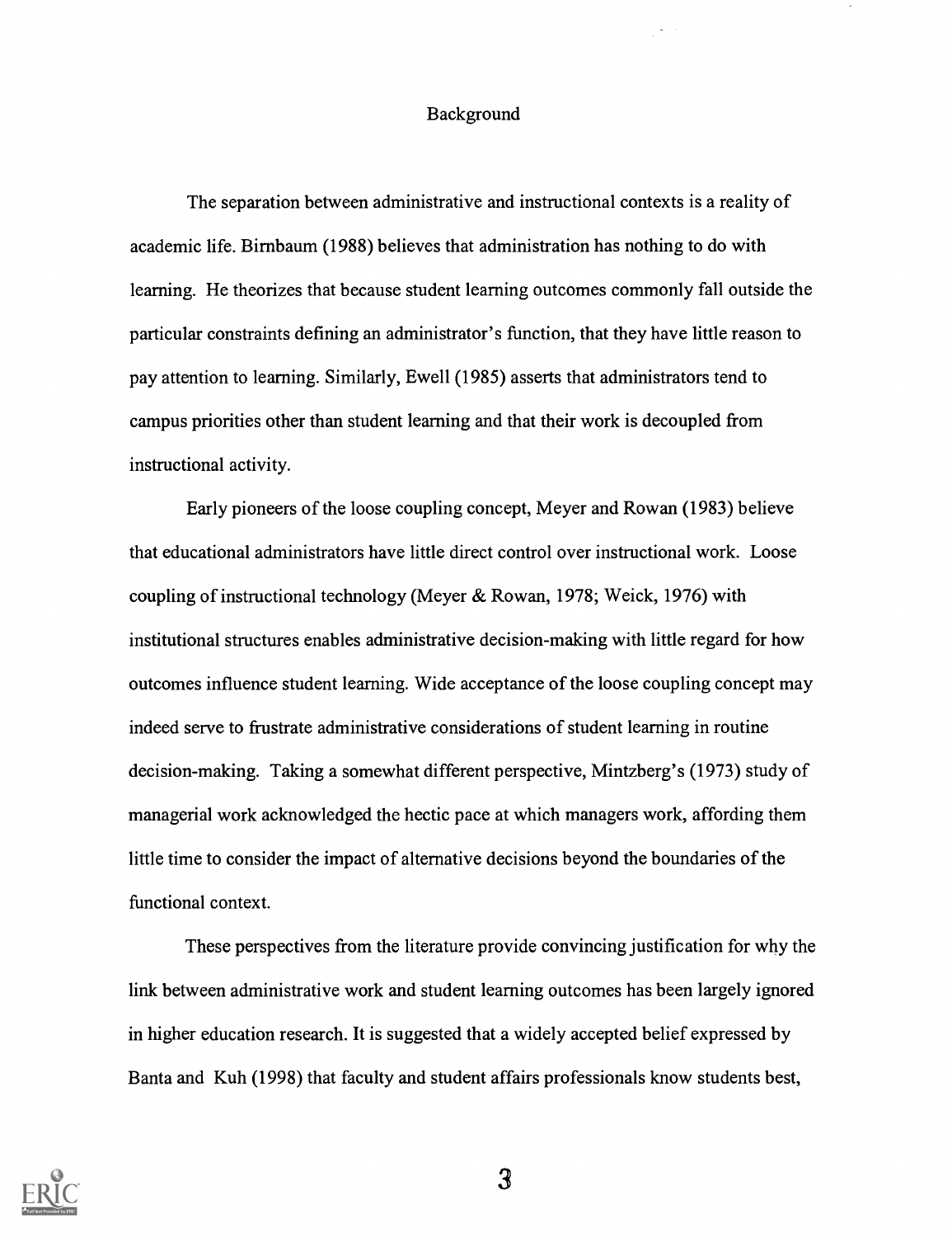has frustrated a more expansive view of student outcomes which implicate all participants in the campus community as instrumental to student learning.

-2-

Despite the belief that that there is, in fact, deliberate activity on the part of administrators to create environments which positively impact student learning (Peterson, 1988), a review of the literature picking up where Peterson's work left off, revealed no empirical research establishing a conclusive link between administrative behavior and student learning. I would speculate that this oversight is an unfortunate by-product of closely held paradigms about the separation of academic and administrative work. Haberman (1972), however, is not as forgiving. He believes the oversight represents a deliberate effort to protect administrators from accountability with respect to what is viewed by society as the primary purpose of higher education institutions. Such protection, he asserts, is important if faculty are to be attracted to serve in administrative posts which hold no status within their disciplinary community and for which their academic training has offered no preparation.

It is curious to me, given these realities, to what extent higher education might be compromising its ability to optimize the learning experience for students given our failure to explore in more depth the potential synergies between these two core activities. This question prompted the examination of the relationship between administrative work and student learning set forth in the following pages. A conceptual framework for thinking about the relationship is derived from reflecting on relevant literature. Implications for research and practice are intended to offer guidance to readers on improving educational policy and practice and advancing the application of new theoretical contexts for study.

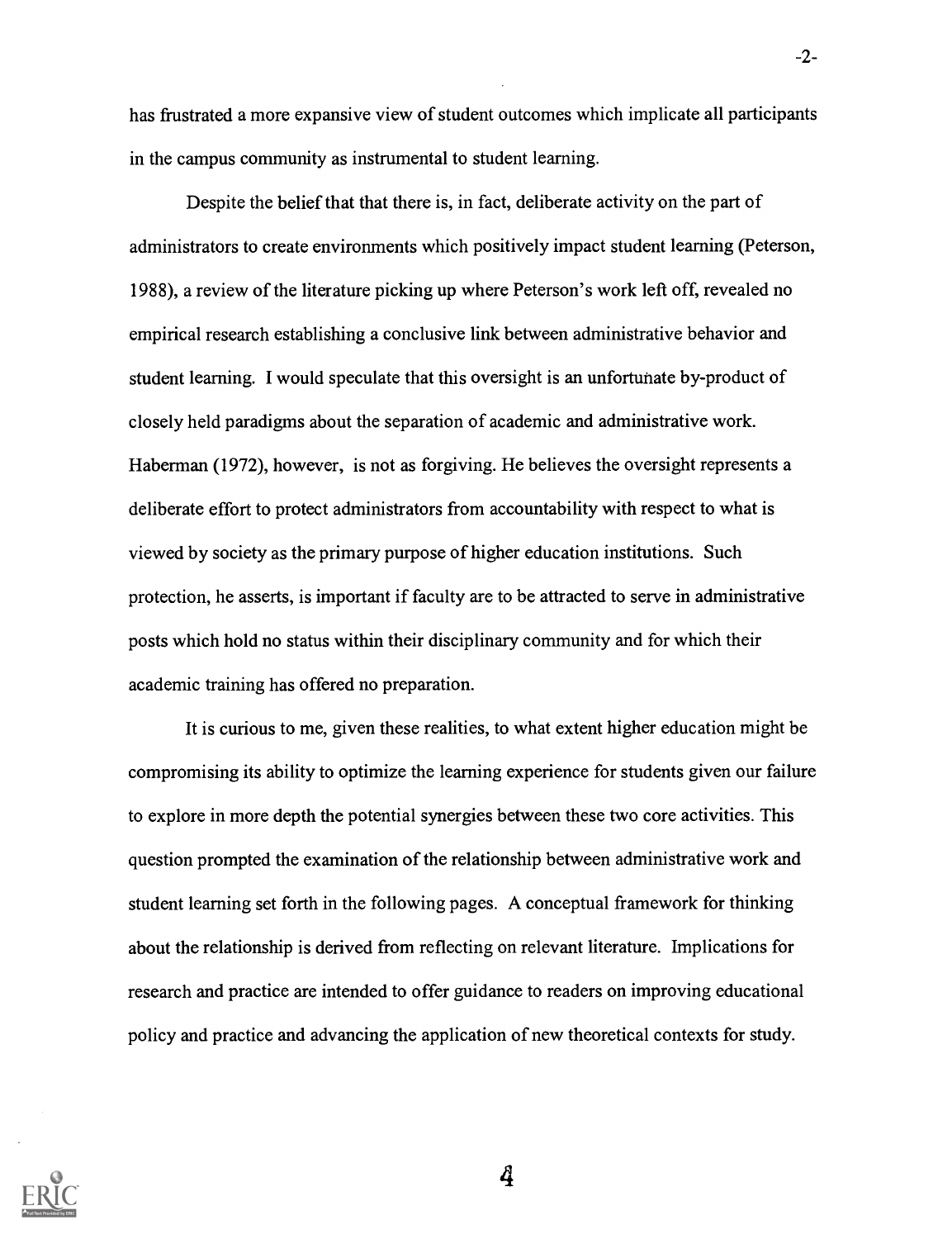Before examining impact of administrator behavior it is useful to establish a common understanding of its definition. Encompassed in the conception of administrative behavior for purpose of this argument are behaviors of those holding administrative posts in higher education that are exhibited in their conduct of management and decision-making activity. There are a plethora of measures in the management literature which might be used to describe not only what administrators and managers do, but how they do it. By way of example, one framework offered by Yukl's (1989) integrative taxonomy focuses on observed behaviors allowing study of what administrators do. Yukl categorizes behaviors into four clusters relationship-building, influencing, decision-making, and information-sharing. Bolman and Deal's (1984, 1997) framework on the other hand, conceptualizes behaviors in terms of four cognitive orientations individuals apply in interpreting their organizational environment. The premise used in applying their four frames to behavior is that the orientations prompt unique behaviors that suggest how managers approach the activities they conduct in their work roles. Behaviors can then be described as expressing structural, human resources, political, and symbolic orientations to work, and thus determine how administrators behave.

The structural conditions in colleges and universities well explain the bifurcation of work associated with administrative and academic functions. However, a close examination of the work of administrators suggests that their behaviors might potentially exert influence on student learning both in and outside the classroom. The existence of



5

-3-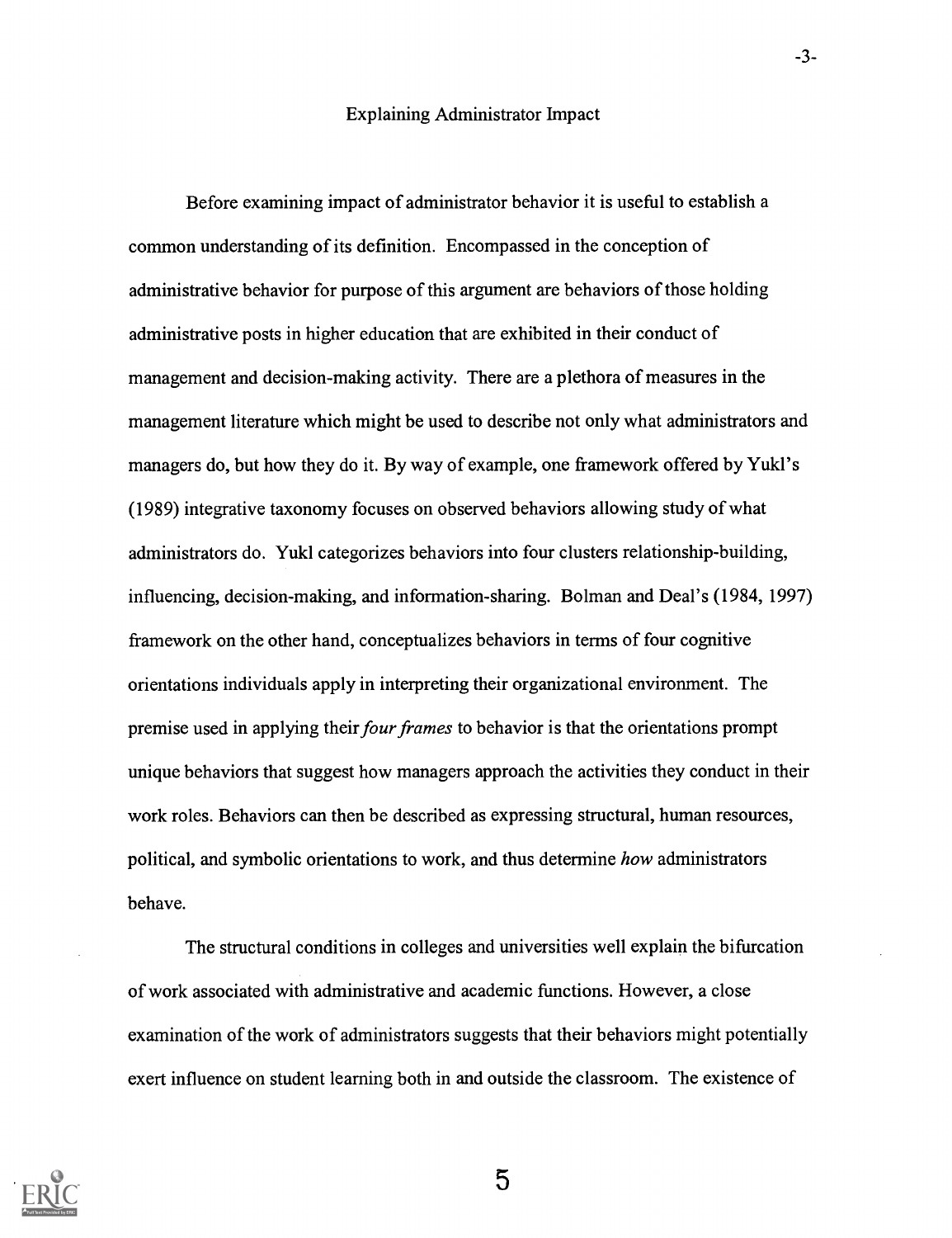such a linkage is supported in the literature, most notably in Pascarella and Terenzini's (1991) studies of student outcomes in college. Acknowledging that administrators exert significant control over campus affairs and climates, Pascarella and Terenzini set the stage for thoughtful examination of the role of administrators in influencing student cognitive and affective learning outcomes.

-4-

Pascarella and Terenzini (1991) concluded that student learning is indirectly influenced by administrative action. Such a conclusion stems from their belief that university executive and other administrative officers set the "tone and standards" (p.656) for participants in campus life. Applying this notion to practice, administrators facilitate access to learning experiences by directing students to learning resources, organizing learning environments (advising, tutoring programs), and in larger, more complex institutions, may act as gatekeepers and mediators in the faculty-student relationship. Higher level administrators such as provosts, deans, and directors also engage in decision-making activity related to distribution of resources which have impact on learning processes and thus, the outcomes of student learning.

Pascarella and Terenzini's (1991) study of college student outcomes informs rather specifically the notion of a link between administrator behavior and student learning. First, these researchers found that the departmental environment helps to shape psychosocial changes i.e. the way students learn to relate to their external world. From their examination of between-college differences, they concluded that institutional context, or policies, practices, and interpersonal climate, may indeed make a difference in students' psychosocial development. The chief responsibilities of administrators is decision-making associated with development of policy and practice, thus to a large



 $6\overline{6}$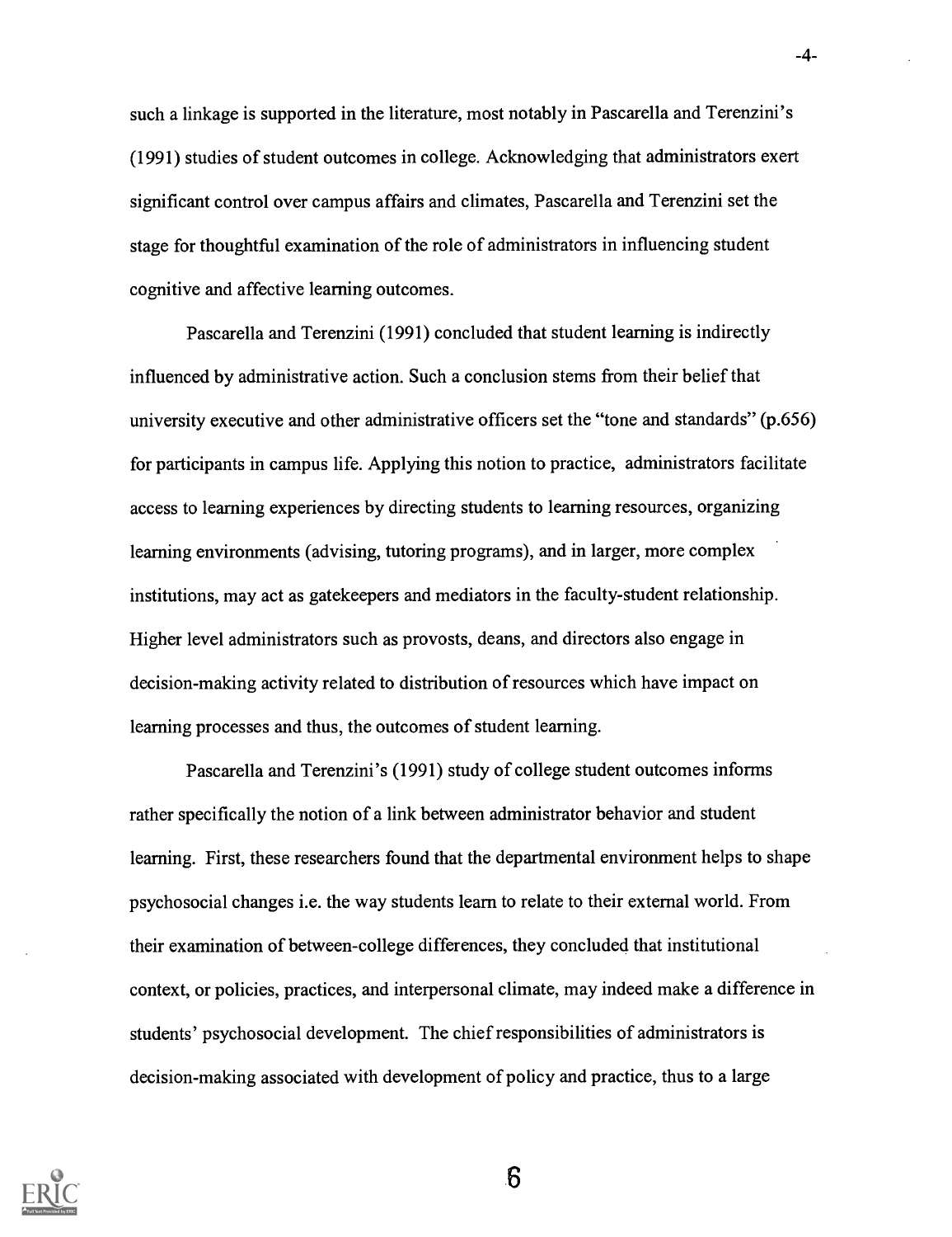degree their actions determine the institutional context. Consequently, there is reason to believe that administrators can indeed influence student learning outcomes. Pascarella and Terenzini's findings with respect to development of students' social self-concepts provide additional support. They found self-concept to be negatively impacted in institutions where student social interactions with faculty and peers were inhibited. This suggests that administrative actions that result in increasing student access to faculty may indirectly influence some psychosocial dimensions of student learning.

-5-

While we tend to look to a student's academic endeavors for primary influences on cognitive development, the literature supports the role of social context as well in shaping and supporting cognitive outcomes. Tinto (1975) afforded considerable significance to the social involvement of students in determining their persistence in college. In a similar vein, Pascarella and Terenzini (1991) argue that cognitive and intellectual growth is enhanced by greater integration between the academic and social activities of students. It can be argued then that administrative behaviors which serve to either create social opportunities for stimulation of the intellect, or increase student awareness of such opportunities, also have the potential for enhancing cognitive development.

Centra (1993) acknowledges the role of administrators in supporting a teaching culture. Further evidence of administrator involvement in student learning outcomes is demonstrated by Kuh, Douglas, Lund, and Ramin-Gyurnek (1994) in two of the conditions they set forth for fostering student learning. These are (a) human scale settings characterized by ethics of membership and care; and, (b) an ethos of learning that pervades all aspects of the institution. Administrators play an important role in

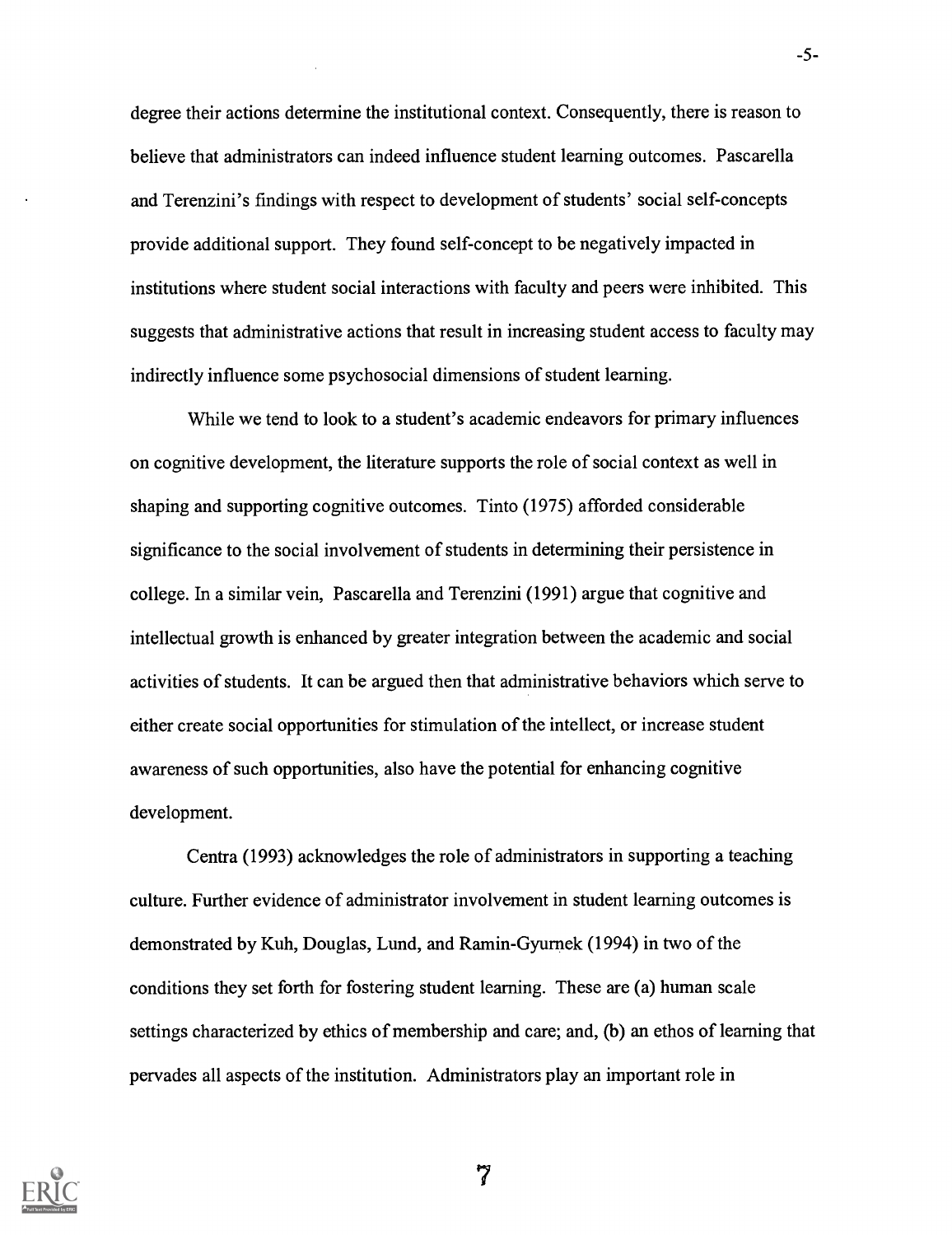contributing to, and in many instances leading, the framing and cultivation of such settings in two ways - - first, by breaking down barriers between units and functions and second, by stimulating a climate and culture supportive of these conditions.

-6-

Finally, Bess' (1988) review of administrative decision-making associated with each of Parson's functional prerequisites for every social system allows us to better understand the impact of academic administrators on the student college experience. Bess argues that a variety of decisions are required to satisfy each of Parson's (1971) four functional prerequisites every social system needs to satisfy to survive. Decisions related to organizational goal attainment make salient the objectives of the organization through transforming inputs into valued outputs. Curriculum decisions fall in this category for example, as they determine the marketability of graduates. Decisions associated with motivating faculty and other administrators toward organizational goals, e.g. student learning, is especially relevant to the topic under discussion. The *adaptation* function describes the requirement to secure adequate resources to perform the work of the organization. Relevant decisions here would relate to budgeting, student flow, and acquisition of needed faculty and staff. The prerequisite of integration describes the need for organizational solidarity and mutual support of participants. Decisions here relate to coordination of activities and the people associated with them. Activities such as assignment of graduate research and teaching assistants, coordination of student admission procedures, and coordination of curriculum planning activity are examples. Finally, latency refers to pattern maintenance and tension reduction activity. Decisions associated with development of relationships among faculty, staff, and students, and establishment of a culture and climate supportive of department goals mark this

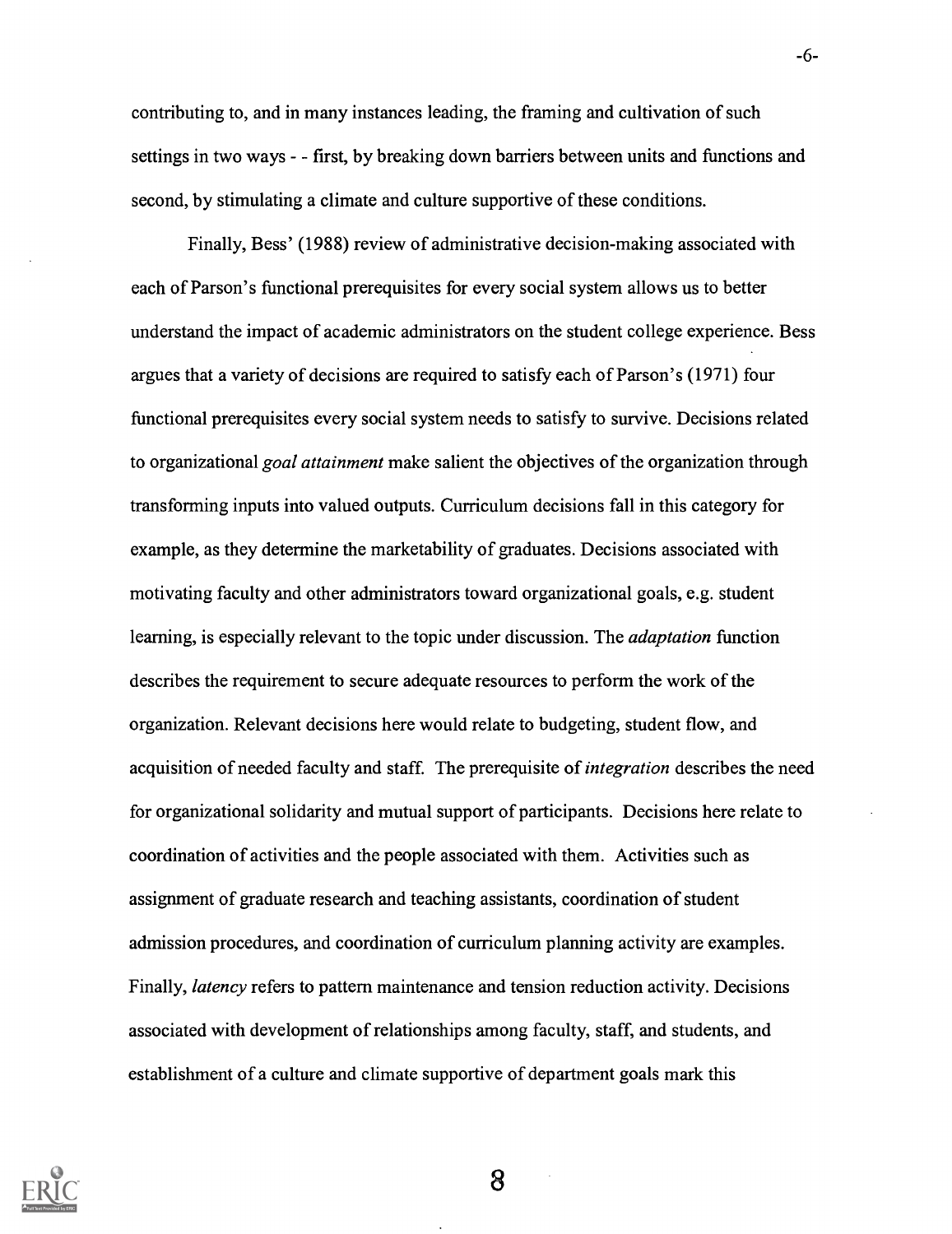prerequisite. Decision-making in each of these four areas demand some measure of involvement of department chairs and other administrators in ongoing administrative and academic functions of the department. And the fact that these prerequisites apply to all social systems, according to Parsons, contributes to the compelling nature of the behavior associated with each of them. Social systems will be addressed in greater detail later.

Again, based on the above indications from the literature, administrative behavior is assumed to exert an indirect effect on student learning. This relationship is depicted in Figure 1 as occurring through faculty work and the departmental social climate. The premise underlying the model is simple: To the extent administrative behavior supports the work of faculty and nurtures a learning climate where students are able to access and take advantage of available opportunities for cognitive and affective growth, then learning outcomes will be positively influenced. Conversely, administrative behaviors which hinder faculty work, and create barriers to development of stimulating intellectual and social climates have the potential for negatively impacting student learning outcomes. This premise provides the fundamental basis for the conceptual framework to be presented in this paper as well as the impetus for considering structural change in academic departments desiring to make student learning a common focus for departmental work.

<u>. . . . . . . . . . . . .</u>

Insert Figure 1 here



-7-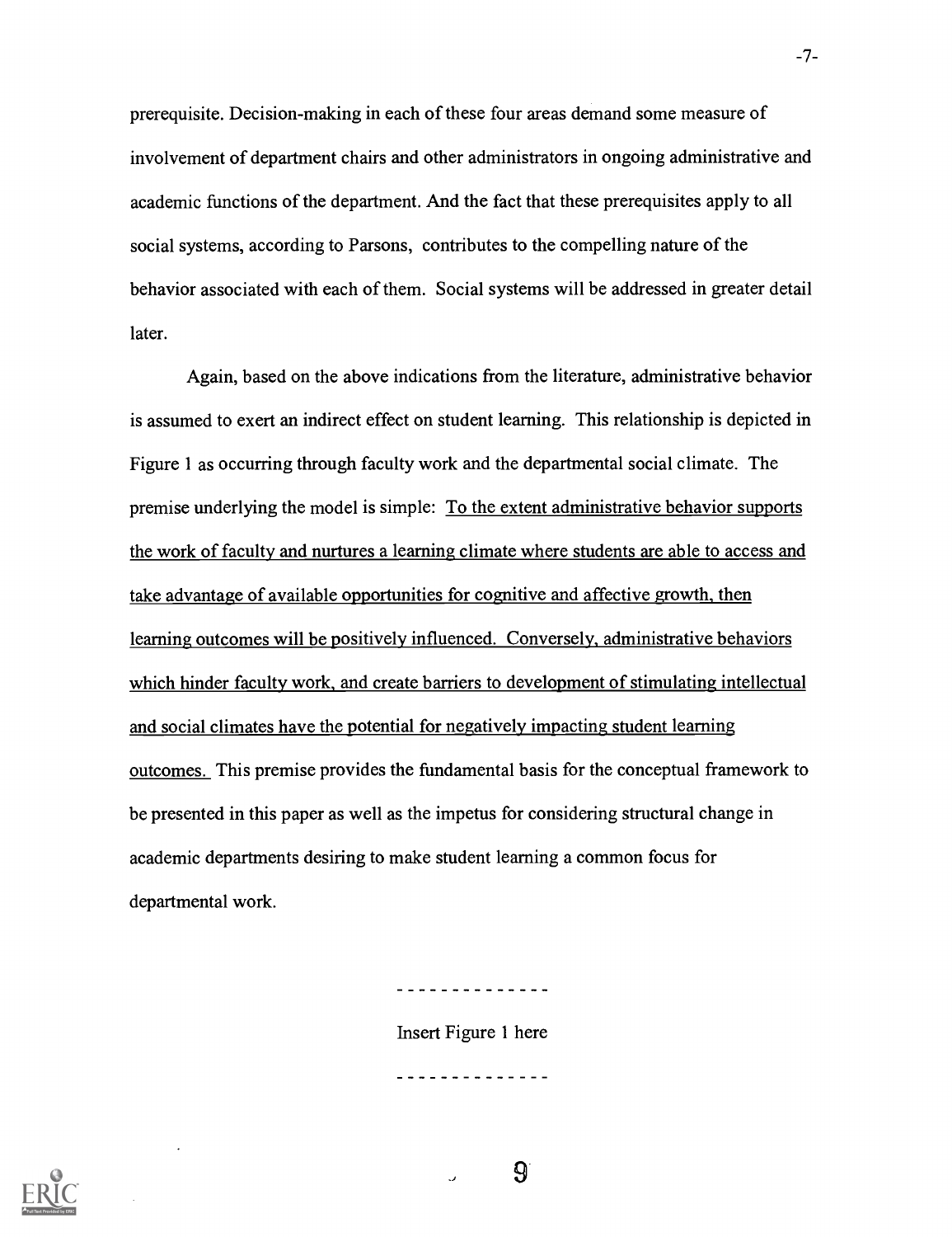#### Importance of Studying the Link

With increasing calls for accountability in higher education in America today, the curious observer might justifiably express an interest in understanding how the work of administrators in colleges and universities impacts student learning. With the growth of administrative apparatus on campuses in response to increasing oversight requirements and expanding societal roles served by higher education, institutional specialization and fragmentation has increased. As the number of administrative roles expands, the gulf between administrative work and student work increases. Administrators' work is perceived collectively as unrelated to what many view as higher education's primary role - - instruction. Coupling of activities can become even looser as specialty functions, although necessary to the overall enterprise, proliferate. Further, the costs accompanying this growing segment of the professional staff puts added strain on shrinking resource bases, much to the chagrin of faculty, parents, and the general public, providing more fodder for outspoken critics of higher education. Stakeholders in higher education are simultaneously calling on institutions to justify expenditures and produce evidence of satisfactory student outcomes. The more able we are to make explicit connections between what administrators do and student learning, we are better able to justify what many consider to be vast and irrelevant administrative structures.

Watson and Stage (1999) have challenged professionals across the higher education community to think about their work in new ways such that students'



10

 $-8-$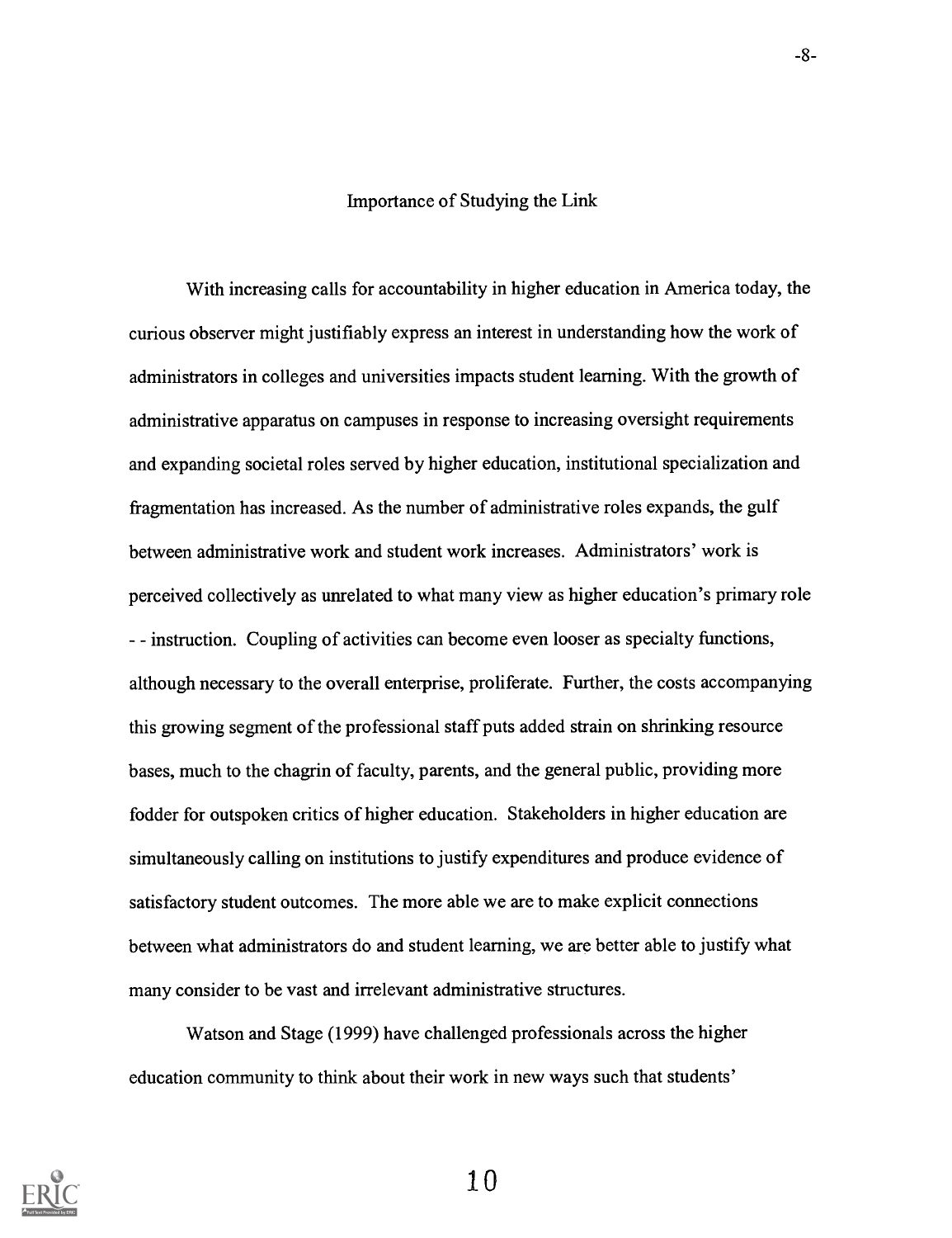educational outcomes will be enhanced and relationships between input, process, and outputs of student learning are better understood. Donald (1997) believes that new insights into relationships and the components of learning systems are needed. Peterson (1988) calls for scholars and institutional researchers to find evidence of the linkages between student learning and academic management practices. In an attempt to make whole, if you will, scholarly work in the area of student learning outcomes, this paper will examine the link between administrative behavior and student learning and offer a conceptual model to facilitate its study.'

## Administrative Work in Academic Contexts

Academic departments reflect the primary mode of division of labor in colleges and universities (Bess, 1988). Bess describes the rationale for the organization of departments as circumscribing faculty work domains (i.e. research, teaching, and service) around a non-hierarchical structure that gives precedence to professional peer control and academic freedom. Academic values have thus heavily influenced the structure of universities and account for the prominence of the academic department as the focal point for disciplinary research and student learning. Trow and Fulton (1975) enumerate the functions of the academic department as graduate and undergraduate teaching, research, consulting, public service, and university administration. Trow (1977) later added

11 BEST COPY AVAILABLE



<sup>&</sup>lt;sup>1</sup> It is important at this stage to note that for purposes of the argument being made here, effects emanating directly from administrative behaviors which result in, or create, the contexts Pascarella and Terenzini (1991) examined are being distinguished from institutional or organizational effects on student learning. I would argue that if indeed, contexts of learning matter, then administrative actions or behaviors which shape contexts are likely to make a difference as well. While such influences are thought to be largely indirect, they nonetheless merit the attention of researchers seeking to better understand student learning outcomes.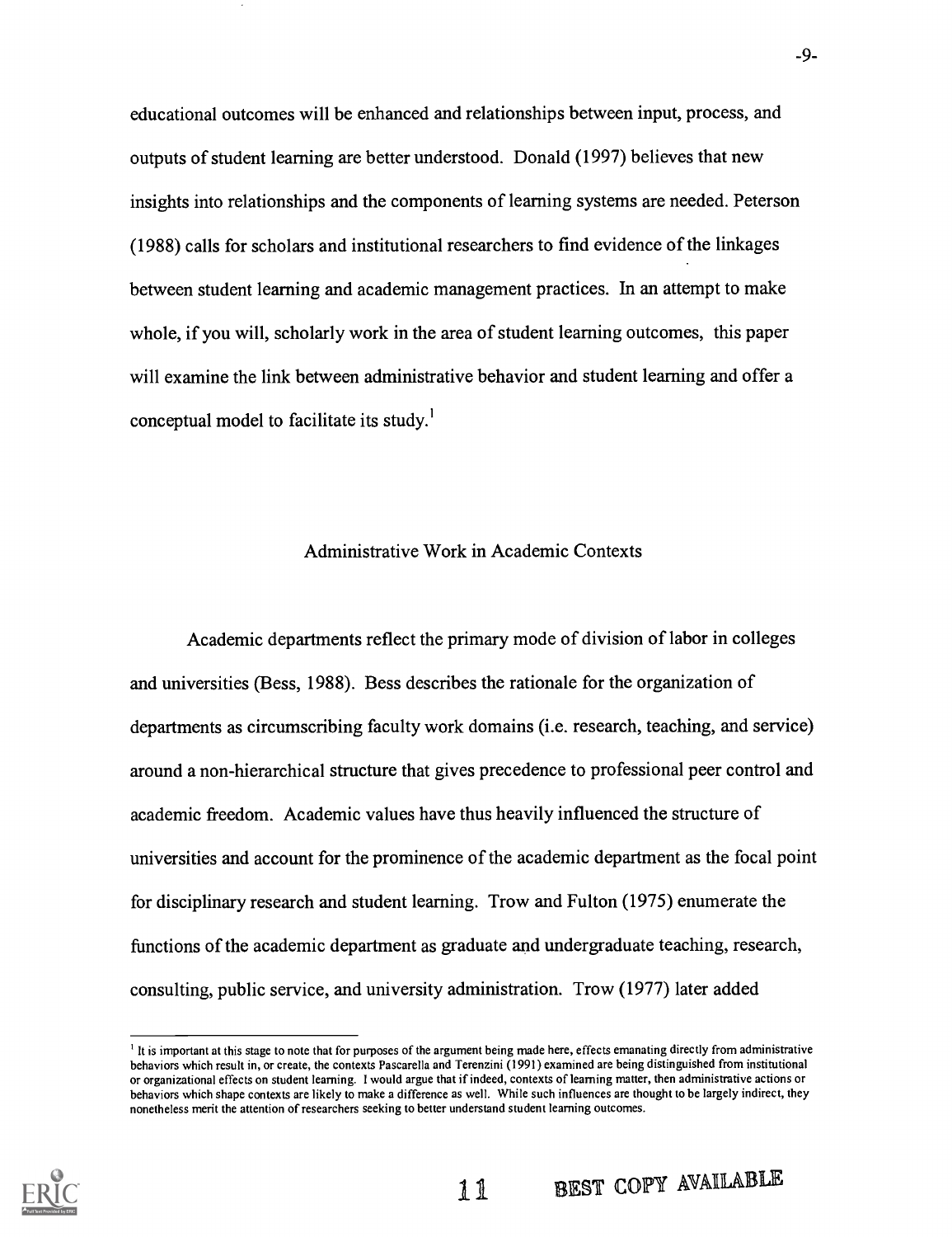recruitment and promotion of academic staff members to this list. While faculty perform most of these functions, departments rely on administrators e.g. department chairs, research center directors, other administrative specialists, to manage and direct activities related to (a) resource allocation including staffing, faculty promotion and tenure, budget, and technology support; (b) instructional and research program support, including curriculum development and maintenance, graduate program oversight, and teaching support; and (c) student services, including admissions, registration, and more infrequently, advising. Many of these functions are managed by the department chair, a faculty member who for some specified length of time serves as the chief administrative officer of the department. Small departments are typically administered by a chair and one or two administrative assistants. In larger departments and schools, non-academic professional administrators often have responsibility for managing activities where faculty expertise or status is not required for successful conduct of the work. So while administrators are thought to serve functions separate and apart from academic activities, they are at the same time a part of the context for learning.

The academic context, specifically the department unit, will provide the focus for examination of the relationship between administrative behavior and student learning. It is here that administrative behavior has the potential for exerting the greatest impact on student learning due to the proximity of these administrators to instruction.<sup>2</sup> Birnbaum's (1988) work offers conceptual support for the choice of the academic department as the unit for studying the relationship of interest. His notion is that where linkages exist they

<sup>&</sup>lt;sup>2</sup> By focusing on cognitive outcomes I mean to illustrate what may be considered the most remote link between administrative behavior and student outcomes. The idea then is if this remote link can be satisfied then the case for administrative impact on student learning is more forcefully and convincingly made. At the same time, I in no way mean to imply that administrator influences on student learning are limited to the cognitive domain. In fact, administrators also act as type-representative professional roles models (Cutright, 2001) through their leadership, management, conflict resolution, problem-solving, and consensus building behaviors.

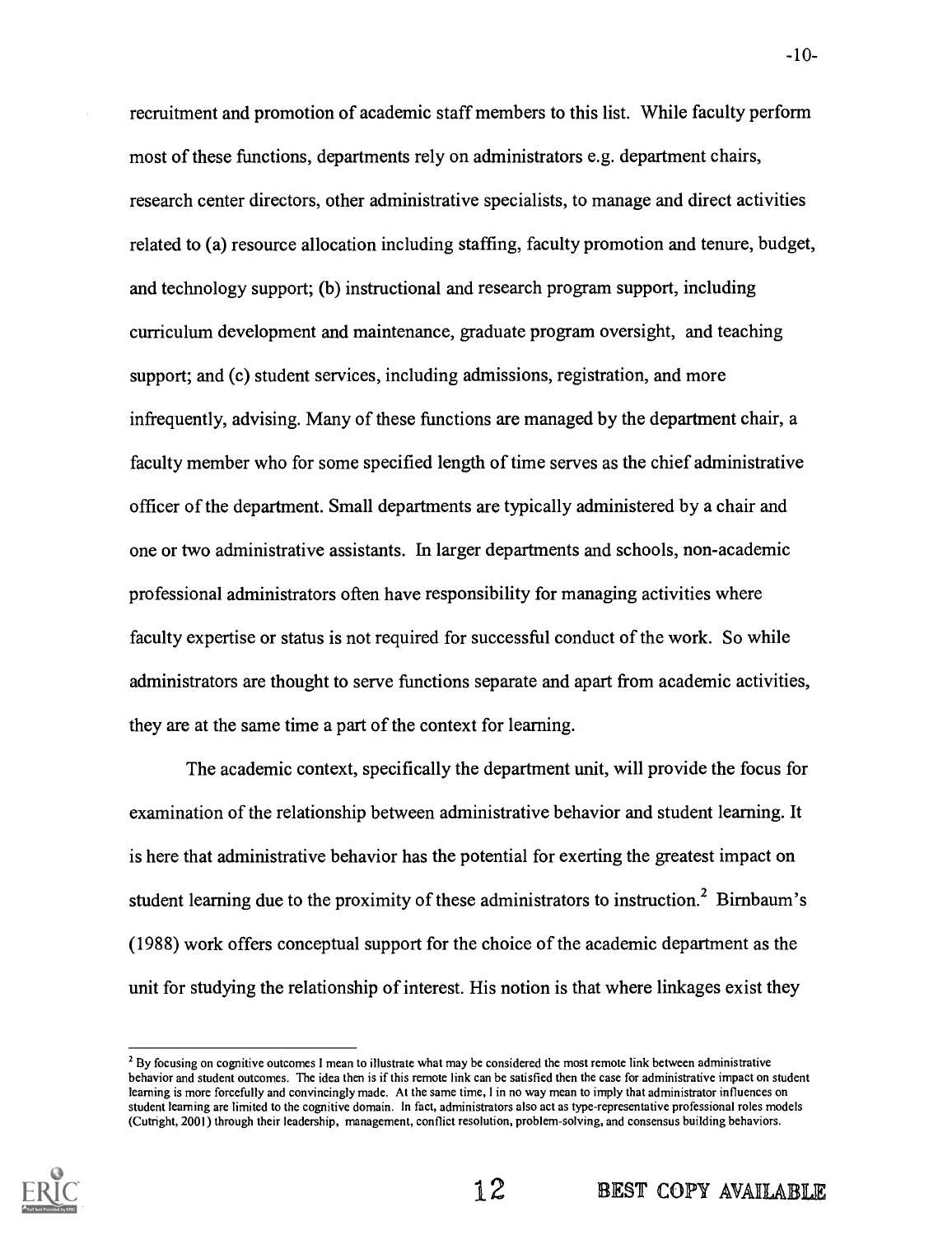are likely to be stronger within institutional subsystems e.g. departments and other academic units, than between systems e.g. across unit boundaries. The academic department as a subsystem then, provides an optimal setting for the study of administrator impact on student learning. Building on the notion of the academic department as a learning context the following discussion sets forth a conceptual model for thinking about the link between administrative behavior and student learning.

## Social Contexts for Student Learning

University departments have been described as social systems (Katz & Kahn, 1966; Sewell, 1992) Conceptualizations of organizations in the literature support the notion of subsystems within which participants enact their social roles (Birnbaum, 1988; Morphew, 1999; Peterson, 1988; Wheatley, 1994). Such conceptualizations commonly provide for overlapping subsystems supporting the idea that members often, some more than others depending on their roles, must operate at the intersections of these subsystems. One can then envision the existence of a number of social systems within immediate and contiguous environments. The point of intersection of various fields would describe a space with certain boundary conditions within which its participants enact their various roles.

Social systems develop for purposes of accomplishing the variety of academic and administrative functions existing in an academic department. Birnbaum (1988) for example, characterizes institutional environments as being comprised of technical, managerial, and institutional levels of responsibility. The technical level comprises the

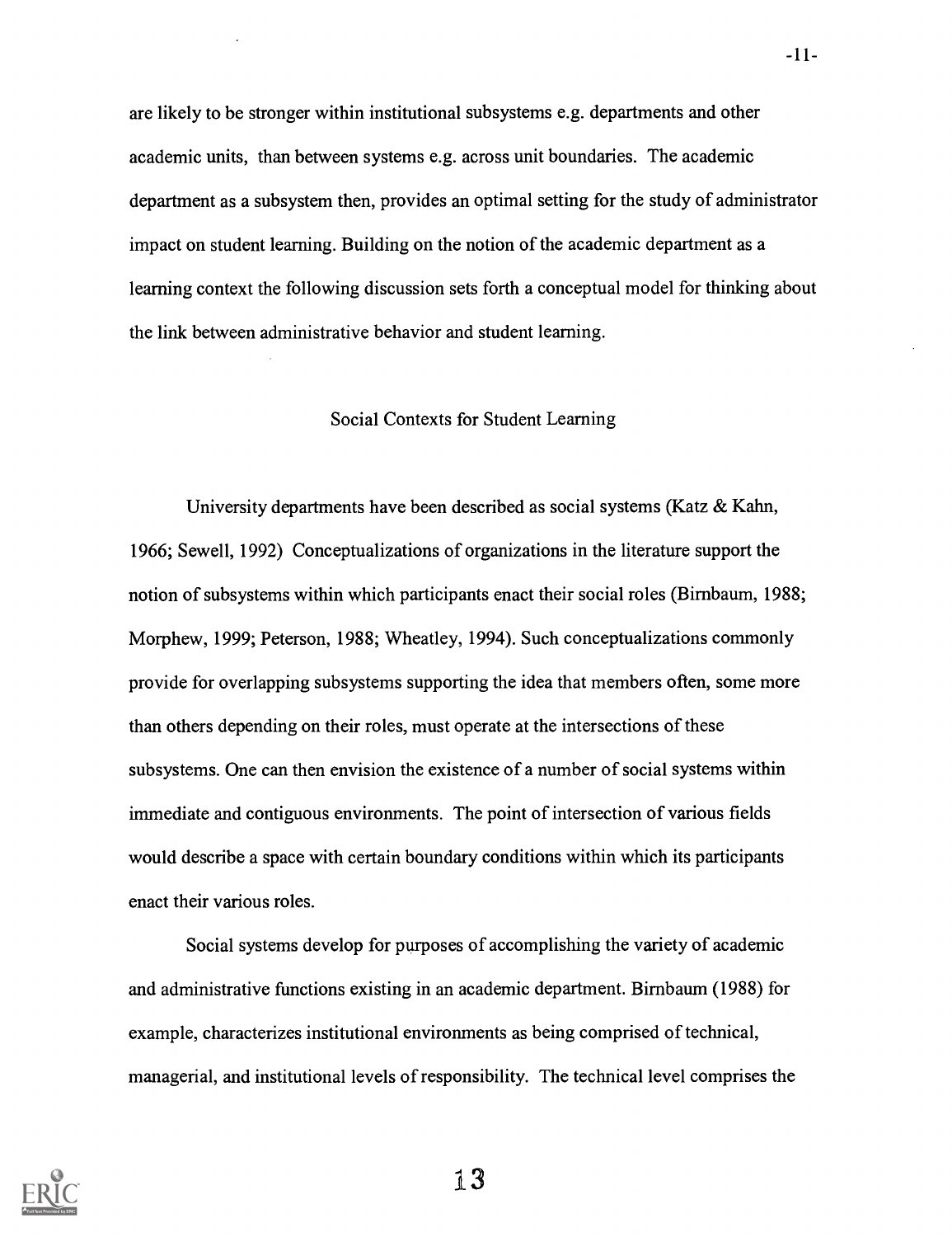research, teaching, and service activities performed primarily by faculty. The managerial level is represented by administrators who mediate between the technical and institutional levels. Drawing from Birnbaum, Morphew (1999) moves to a greater level of specificity using the academic department to illustrate overlapping environmental contexts. Morphew places the department chair at the intersection of the unit's technical core i.e. faculty work, and its administrative core, i.e. budgets, policies, and other administrative functions.

Smart, Feldman, and Ethington (2000) acknowledge the importance of academic environment as the primary mechanism by which students further their distinctive patterns of abilities and interests. Departmental environments and the structures associated with them can thus be seen as offering a "center of gravity" (Ewell, 1985) for undergraduate education. Drawing from the concept of environmental contexts, the learning context can be viewed as comprised of overlapping environmental contexts. Peterson (1988) describes the higher education organizational environment in terms of linked and overlapping environmental domains. Each domain, or subset of the overall environment is comprised of similar phenomena, activities or structures that reflect the ongoing work of the institution and its participants. Peterson's six environmental domains (faculty, student, external, administrative, technological, and curricular), are linked by policies, procedures and practices comprising an environmental core of sorts. His conceptualization distinguishes the relationship between the administrative domain and the environmental core in a way which allows us to appreciate how administrative work might directly impact faculty teaching and, through the faculty environment, influence student learning outcomes.

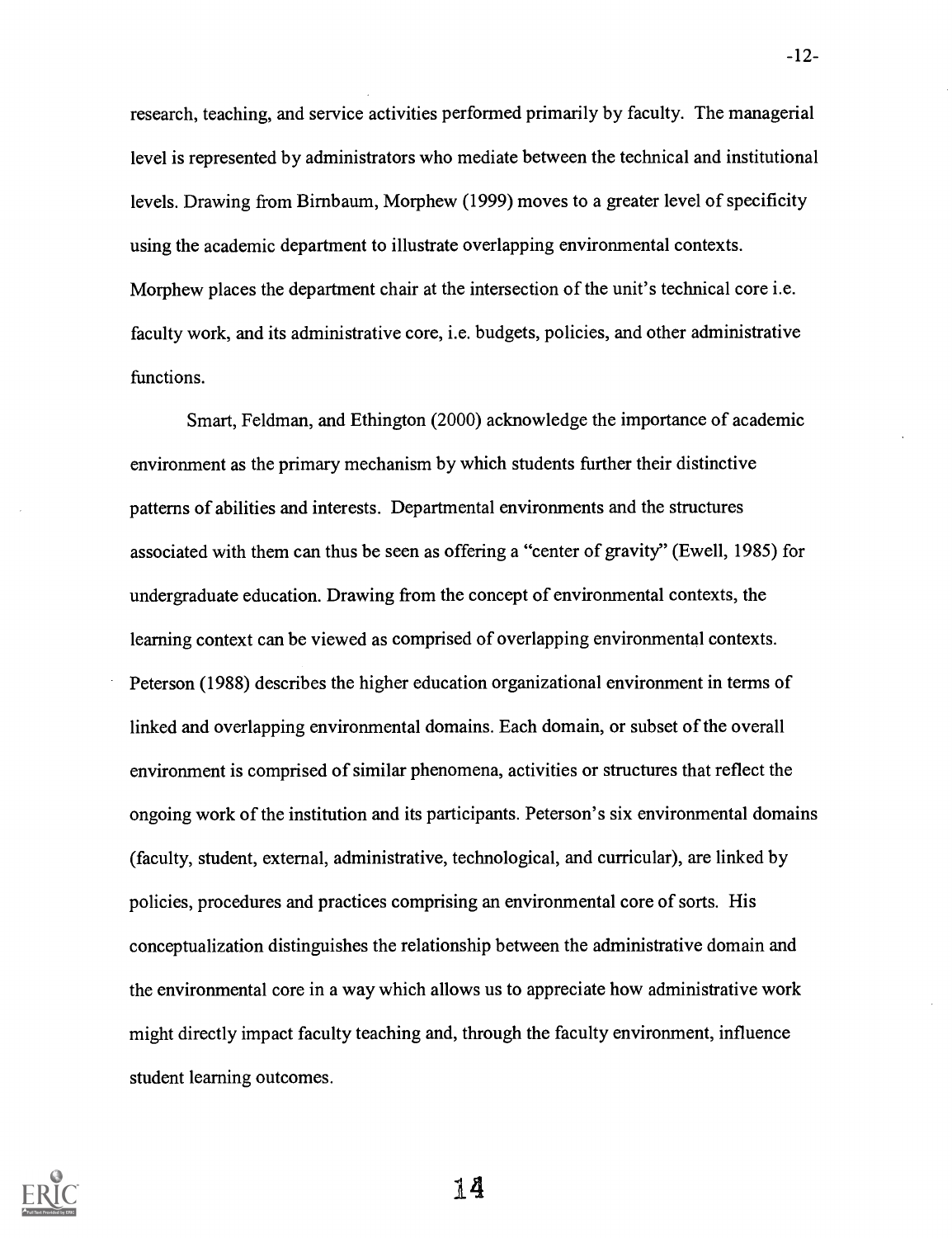The conceptualizations of departmental social systems in the model to be proposed here extends the concept of intersecting contexts or environments to a greater level of specificity. In so doing it seeks to establish student learning as the common thread tying together the work performed in each of the various social systems. The integrity of each subsystem is thus respected, while at the same time ways in which subsystems might be integrated toward a common goal can be appreciated.

The major subsystems comprising the basis for the learning-centered model of the academic department depict activity in four areas - - instruction, research, service, and administration. See Figure 2. It is acknowledged that the model is purposefully limited so as to simplify the primary idea being advanced here - - that of integration of faculty and administrator work in the interest of student learning. Limiting the number of subsystems in the model also enables it to be applied to colleges and universities of a variety of institution types, recognizing that small and resource-poor institutions may have less complex departmental administrative structures. Certainly, the model can and should ultimately be extended for larger, more complex departments so as to incorporate other subsystems engaging the interests and energy of faculty, staff, and students, e.g. alumni, business and industry, and potential donors.

<u>. . . . . . . . . . . .</u>

Insert Figure 2 here

. . . . . . . . . . . . . .

A Learning-Centered Model

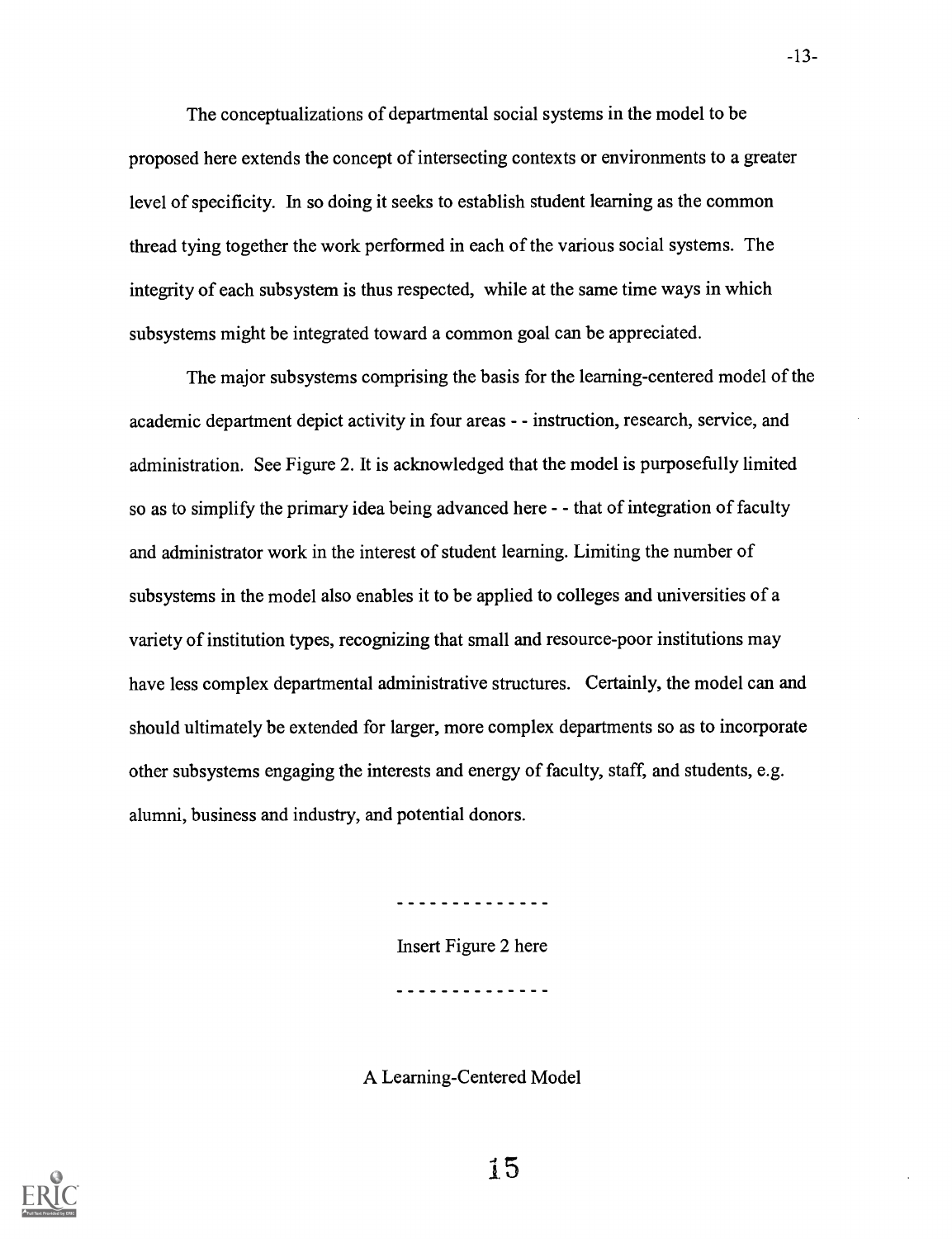Pascarella & Terenzini (1991) point out the need for a "collective act of institutional will" in establishing a campus climate that puts student outcomes first. Similarly, Ewell (1985) called attention to the need for changing organizational structures to facilitate improvement in student outcomes. Ewell highlights the fragmented responsibility for student outcomes (e.g. the disconnect between academic affairs and student affairs) while at the same time assigns considerable responsibility to the academic department to act as a focal point for learning. Kuh (1993) has written extensively on the importance of creating an ethos of learning so as to raise the consciousness of everyone in the community that learning is the focus of all academic and administrative work. The cooperation and collaboration of members of the departmental community called for in this model are also consistent with Donald's (1997) belief in the importance of creating an institutional agreement for a learning community as a way of improving environments for student learning.

Additionally, Pascarella & Terenzini (1991) call for a shift in the decision-making orientation of executive and mid-level administrators toward one that might be considered more "learning-centered."(p.656). In such an approach administrators would consider how alternative courses of administrative action might affect student learning. That is, rather than limiting decision-making options to those impacting financial and other operational policy outcomes, affects on student learning outcomes should routinely be incorporated.

Pressed by such calls for a new focus on learning, a model for a learning-centered academic department is proposed as a way of both guiding further theory development

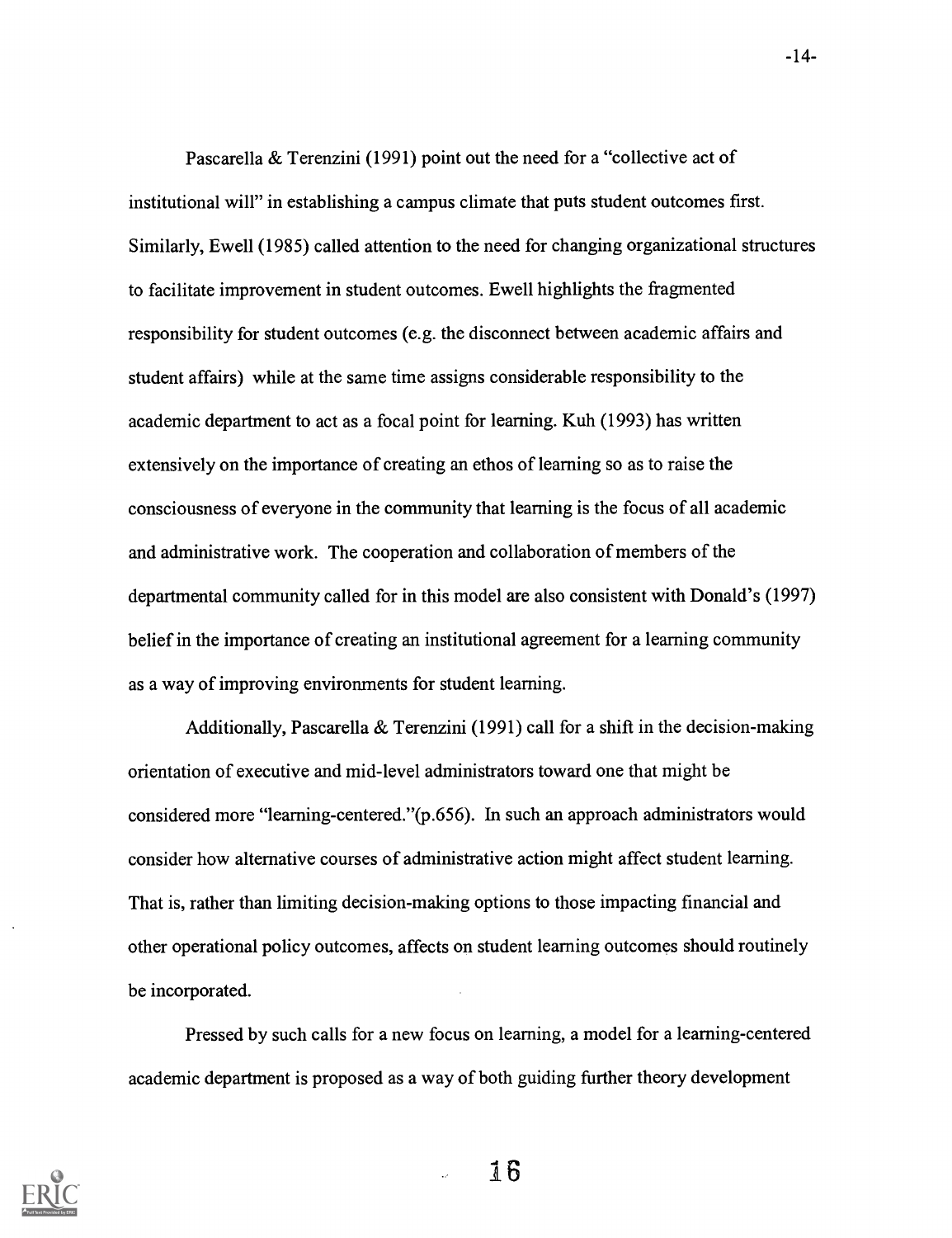and framing an approach for departmental administrators desiring to improve student learning. This model, depicted in Figure 3 in the form of three concentric circles, places student learning at the core of all departmental work. Adjacent to, and most directly associated with student learning is the work of faculty. Through instruction, faculty impact on student learning is most evident. Faculty influence student learning similarly through advising and mentoring activities. Involvements with students in research activities is also the purview of faculty. While service in the traditional sense probably impacts student learning the least of all the categories of faculty work, influences in this domain can be expected to increase with the advent of service learning.

One noteworthy aspect of the model is the situation of the three traditionally delineated domains of faculty work - - research, instruction, and service, as straddling the boundaries of all represented environments. Faculty are free to engage with external constituents (e.g. disciplinary communities, business and industry, financial supporters of their work including the federal government, and the public at large); and in many cases their work demands it. These involvements suggest that influences on student learning extend beyond the boundaries of the department if not the university, a condition which while enriching the learning environment, necessitates the use of complex multivariate models to empirically decipher influences on learning outcomes.

Insert Figure 3 here

. . . . *. . . . . . . . .* .

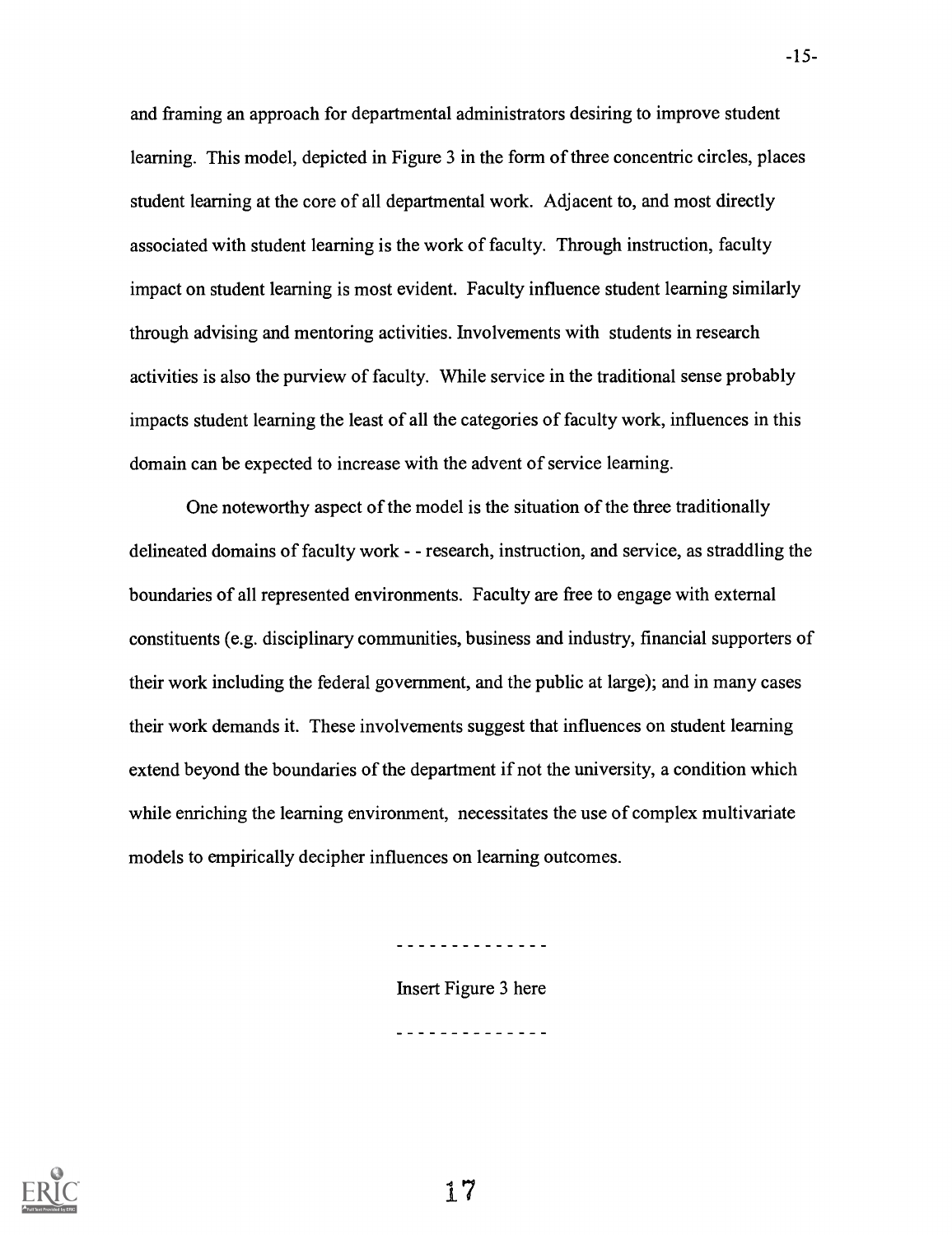The outside ring depicts those activities in the department most remote from student learning, yet at the same time the most proximate to the external environment - administrative work. The work of department administrators influences the work of faculty most directly and also serves as a link between departmental administrative activity and institutional administrative activity. The three domains of administrative work - - resource management, program support, and student services/support, depict the array of responsibilities department administrators have in guiding departmental activity toward the various objectives embraced by faculty, students, and numerous other constituents who have a stake in the enterprise. Each of these three domains will be addressed in turn to illustrate the specific involvements of administrators and the potentially far-reaching impacts of their work.

In the resource management domain, activities are related to the acquisition and allocation of financial, human, and physical resources in support of the department's academic programs. Hiring faculty and staff, coordinating faculty promotion and tenure processes, negotiating financial support from the dean and/or central administration, purchasing, accounting, and budgeting functions, and space/physical planning, are all examples of resource management responsibilities. Included also in this domain are the development of community-building and incentive systems to encourage the best efforts of faculty and staff and create a work environment that is comfortable and productive.

Program support describes all activity which aides faculty in maintaining instruction and research programs. Activities range from the most basic - - ensuring efficient support systems for faculty teaching (e.g. availability of needed materials and supplies, ordering of textbooks) to the coordination of curriculum design and program

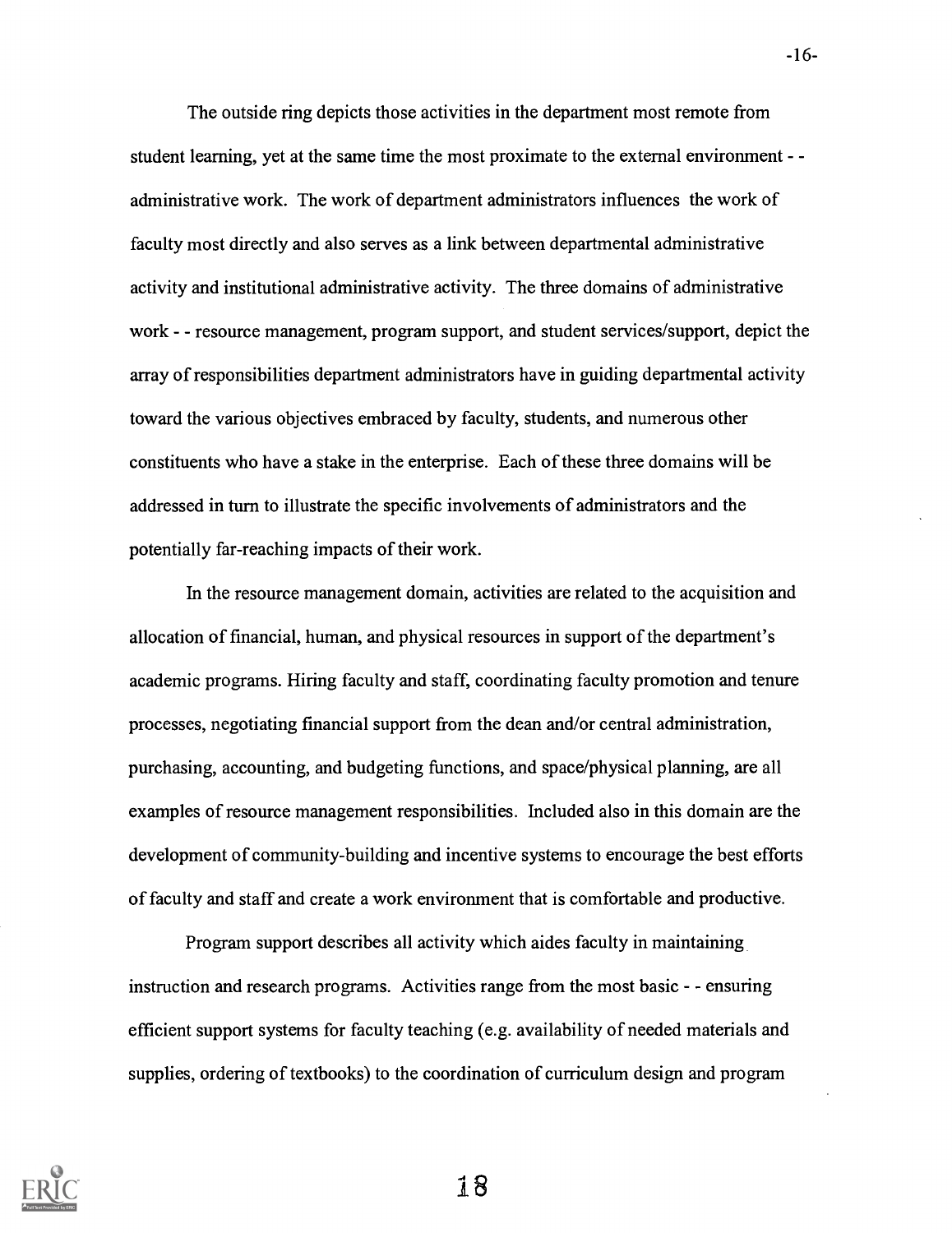development activities. Administrative work in this domain should consider the development of systems which support faculty teaching, research, and service roles so as to minimize the need for faculty involvement in routine operational matters. Systems of this kind which support faculty work ensure that faculty time can be devoted to its highest and best use - - academic work. Further examples of program support activities are instructional technology management and interfacing and building relationships with external constituents such as alumni.

Administrators are commonly charged with the design and implementation of student service and support systems and work in this domain can be most easily applied to possible student outcomes. On the matter of student selection, Donald (1997) believes that the characteristics students bring to the learning situation affect what and how much they learn. Thoughtful assessment of the fit of individual applicants with a department's unique learning environment is consistent with Holland's theory espousing the link between personality type and environment in student persistence, satisfaction, and achievement.. Reflecting on the utility of Holland's theory, Cutright (2001) acknowledged the importance of the role played by academic departments in developing this fit. Such assessment requires a holistic view of the applicant that goes beyond quantitative scores and academic preparation criteria. Consideration of applicant interests, experiences, learning styles, and career objectives, bring an added dimension to assessment of applicant fit. Similarly, at the level of the student collective, consideration of the profiles of potential student cohorts allows academic units to formulate student learning communities which are consistent with learning goals particularly with respect to student cultural and ethnic diversity, socioeconomic status, secondary preparation, and

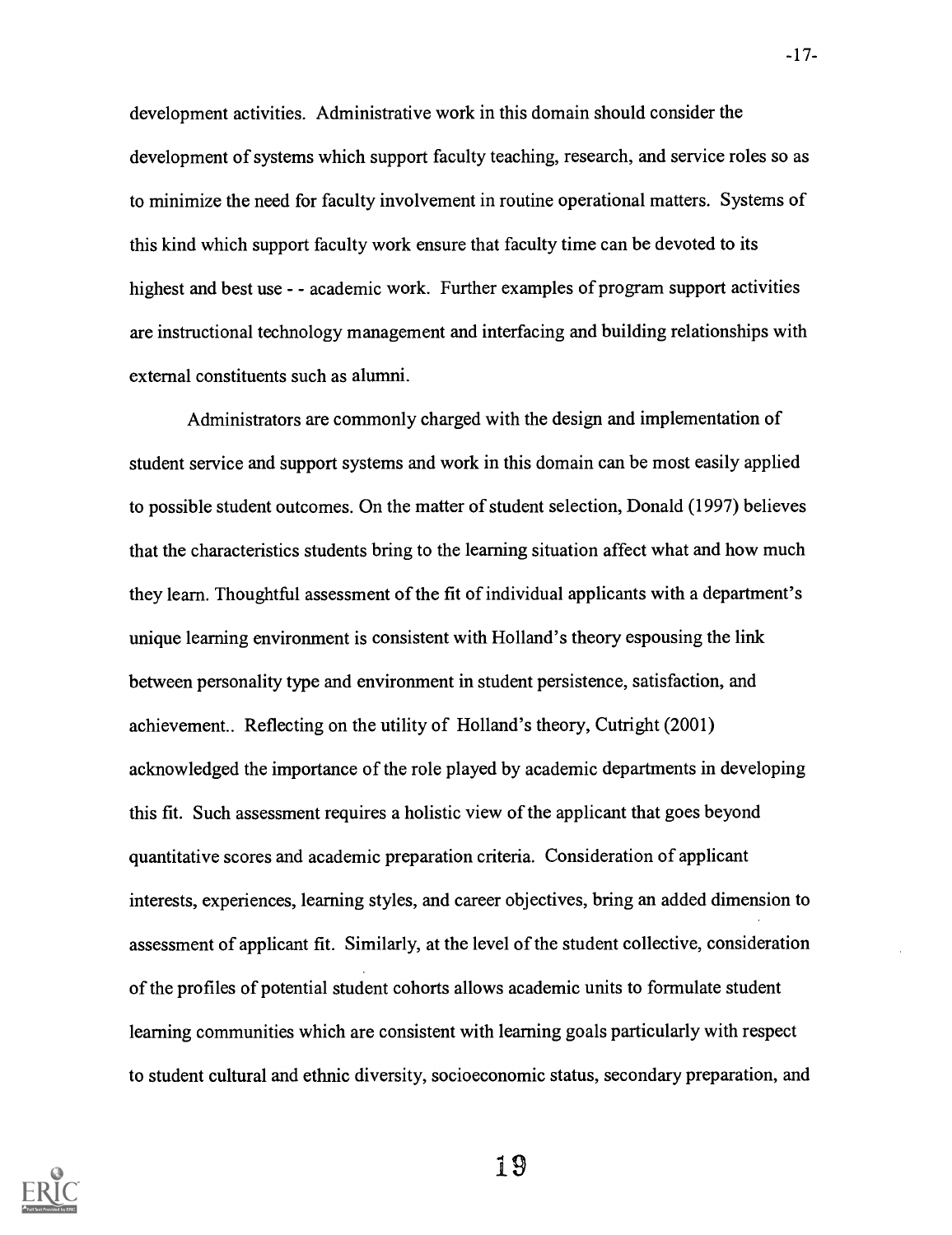special talents. Harvard University and Stanford University provide good examples of institutions that exert considerable effort in assessing the unique characteristics of applicants and their potential contribution to the learning environment the institution is committed to fostering. These institutions, unlike the majority, are pressed by virtue of the academic caliber of their applicants to look beyond traditional GPA and entrance exam scores in determining best fit. Despite their uniqueness in this regard, the benefits of deliberate attention to framing a desirable learning environment suggest a model that is appropriate to the argument being advanced in this chapter.

The self-selection assumption of Holland's (1973) theory of vocational choice implicates the important role played by administrators in the student choice process. If students are to choose learning environments consistent with their personality types, they must often rely on administrators for information and assistance in the choice process. A primary departmental function in this domain calling for learning-focused administrative behaviors is the recruitment of undergraduate and graduate students. It is the responsibility of department chairs and other administrators to develop reliable and efficient systems for attracting, evaluating, and processing applicants. This includes the provision of information to potential applicants by way of advertisement, up-to-date websites, and responding to phone and written inquiries.

Student advising is another activity included in the student support domain. While faculty are the proper providers of specific program of study advice and course content information, administrators can create processing systems that minimize faculty involvement in scheduling and other routine advising-related actions. Devising mechanisms for electronic scheduling and information access is an example of such

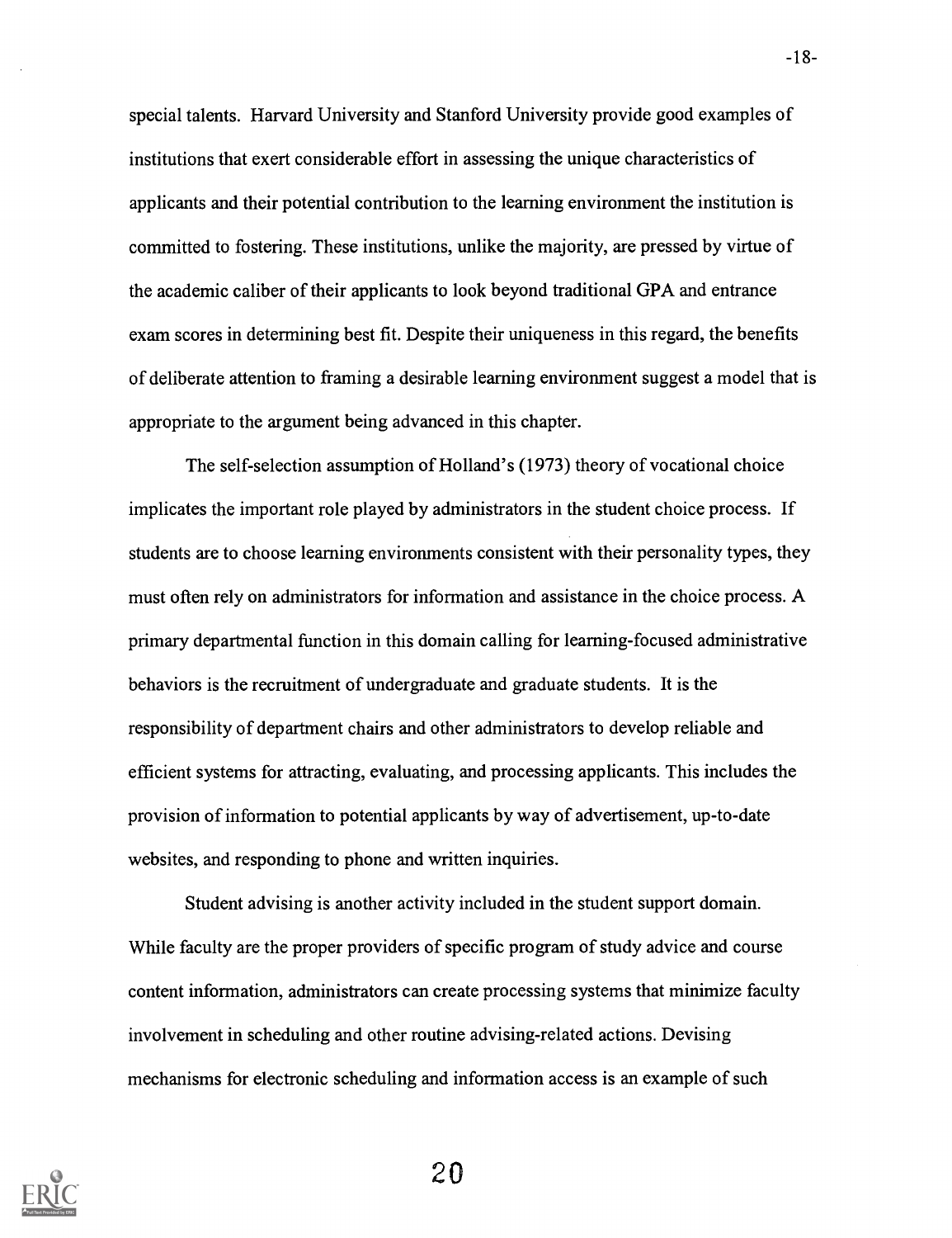process streamlining. Advising systems can also be made more faculty- and studentfriendly if steps are taken to help students "learn the ropes" when they enroll. It can take several semesters of advisement and registration before students become acquainted with departmental procedures, primarily because systems are ambiguous and inconsistently implemented. Without reliable and up-to-date information about "how things are done around here" students may miss out on valuable learning opportunities. Administrators might consider developing workable student support systems including orientation and social events to engage students in the academic department as their primary learning community.

Some readers may think that this articulation of administrative responsibility in the resource management, program support, and student support domains represents, in some cases, a usurpation of faculty authority and prerogative. There is no doubt the possibility that this can occur, however, the other extreme is inefficient administrative systems marked by improper deployment of faculty effort which detracts from the academic work undergirding student learning. Moderating the risks associated with each extreme requires careful consideration of the processes involved in each of the three domains so as to delineate the appropriate boundaries of faculty and administrator responsibility. It is suggested here that if departments keep an appropriate focus on student learning, and what systems should look like to ensure that faculty time and talent is optimized, that division of labor in each of the domains can be reasonably accomplished.

Applying the Model

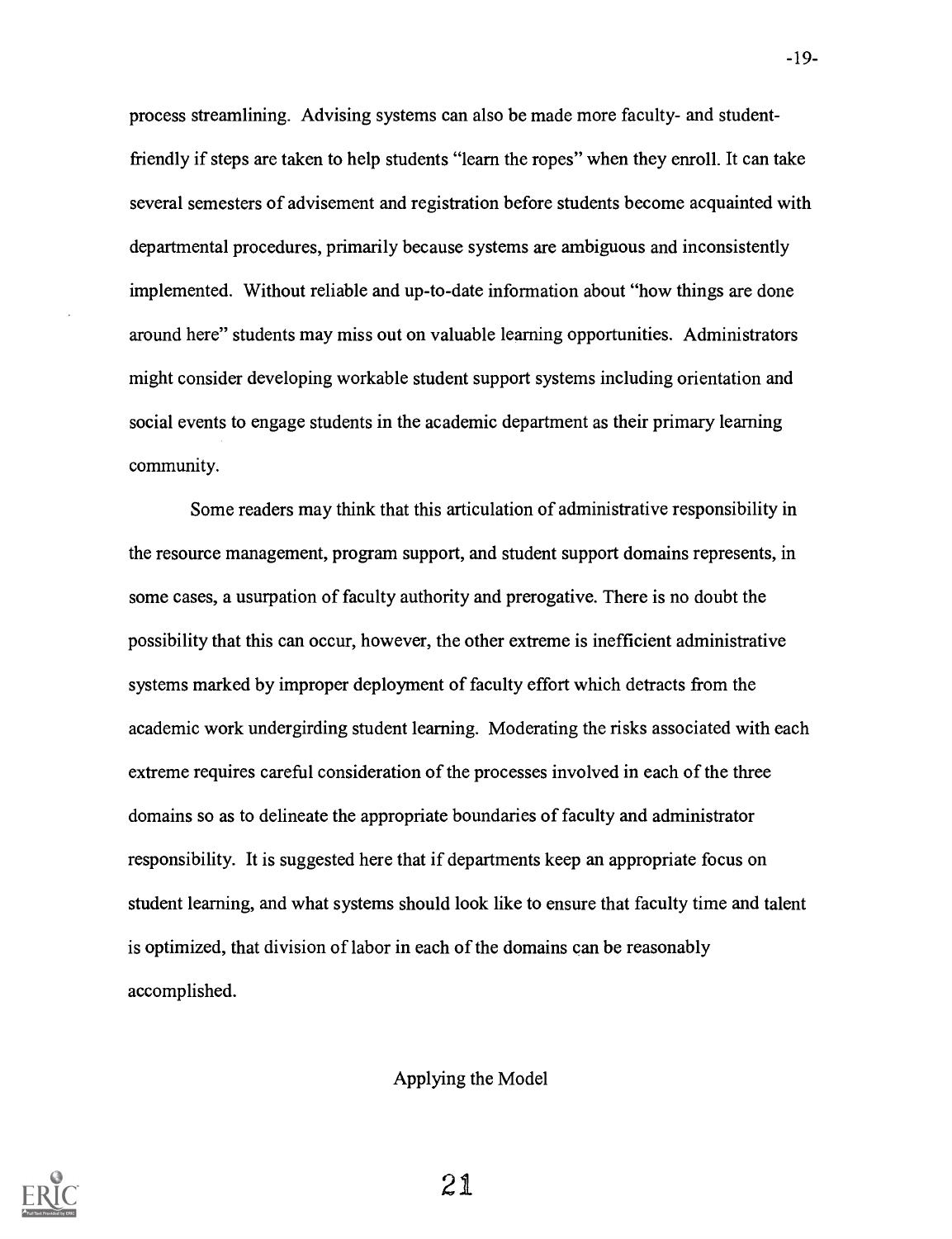The model can be applied to advance the study of student learning as well as to better understand relationships between college and university faculty and administrators. Empirical studies using techniques such as path analysis and structure equation modeling will be required to appropriately test the model. As such, administrator and faculty behavior, and student learning, must be operationalized in ways that enable reliable measurement. This section suggests approaches to operationalizing the key variables in the model.

# Learning Outcomes

Kuh's (1995) taxonomy of outcomes reported by seniors offers a reasonable framework for measuring global learning outcomes. The taxonomy includes the following: self-awareness, autonomy and self-directness, confidence and self-worth, altruism, reflective thought, social competence, practical competence, knowledge acquisition, academic skills, application of knowledge, aesthetic appreciation, vocational competence, and sense of purpose. These would ideally be combined with studentsolicited measures of course-specific learning to constitute an array of dependent variables describing learning outcomes.

Faculty Work Behaviors

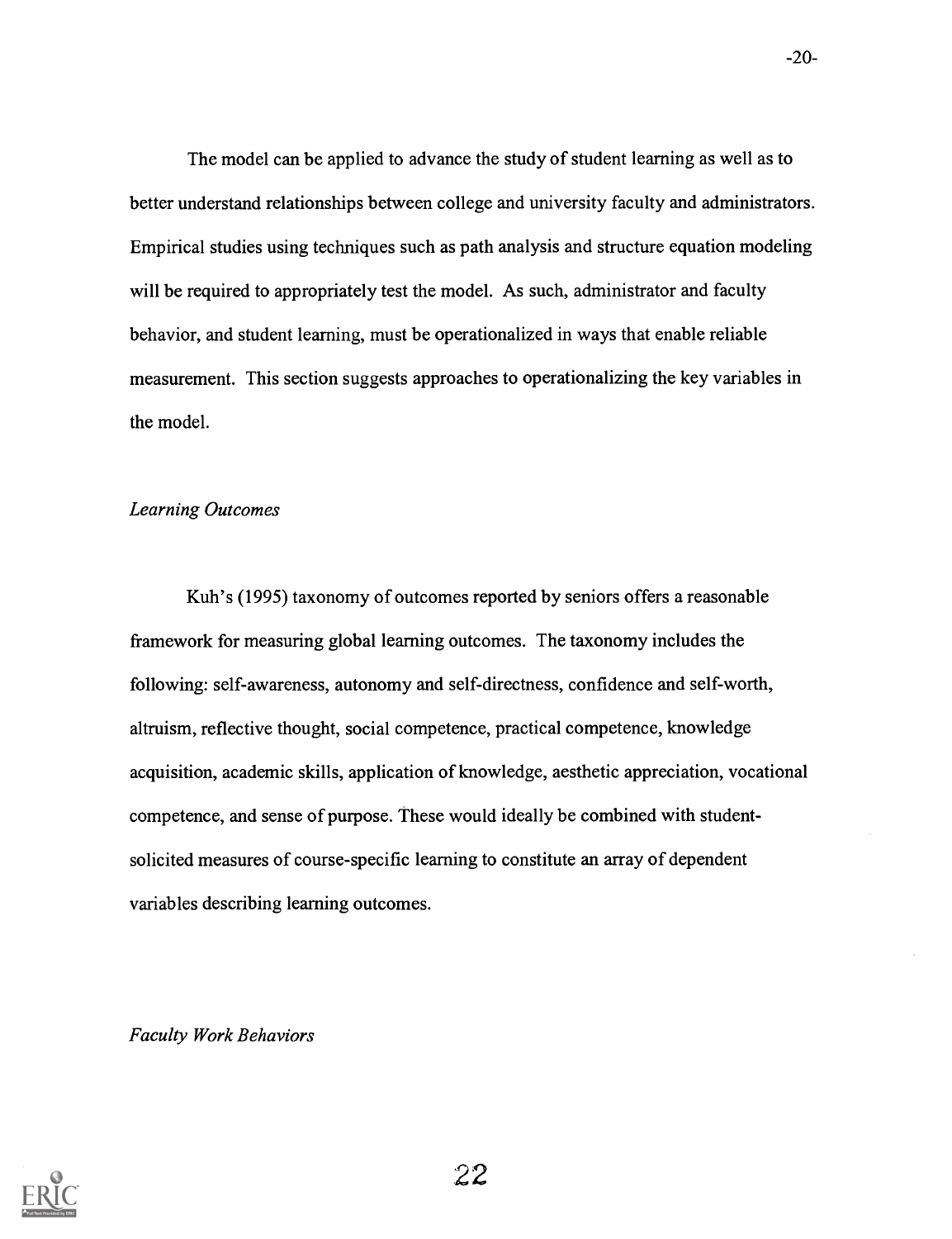The literature suggests various conceptualizations of faculty work are possible for measuring faculty behaviors in this model. Studies in the sociology of science have developed normative structures for the performance of the research role (Braxton, 1986; Merton, 1973) and the teaching role as it pertains to undergraduate instruction (Braxton & Bayer, 1999). Braxton, Eimers, and Bayer (1996) maintain that successful improvement in undergraduate education is contingent on the existence of norms supporting improvement initiatives. This proposition makes the application of the concept of teaching norms particularly appropriate in models supporting student learning.

Blackburn and Lawrence's (1995) multivariate model of faculty role performance and productivity examines variables in the work and personal environment of faculty. They identify three sets of factors which describe faculty behavior in each of the teaching, research, and service domains. Research behaviors can be related to proposal/ publication effort, time devoted to research, and grant activity. Examples of teaching activities that might be turned into behaviors are: the reading of articles on teaching, consulting with others on teaching methods/effectiveness, and preparation of class materials. Service activities fell into three areas - - professional service, e.g. to one's discipline; public service; and institutional service.

#### Administrator Work Behavior

The dimensions of administrative work have been previously identified as falling into three domains - resource management, student services/support, and program support.



-21-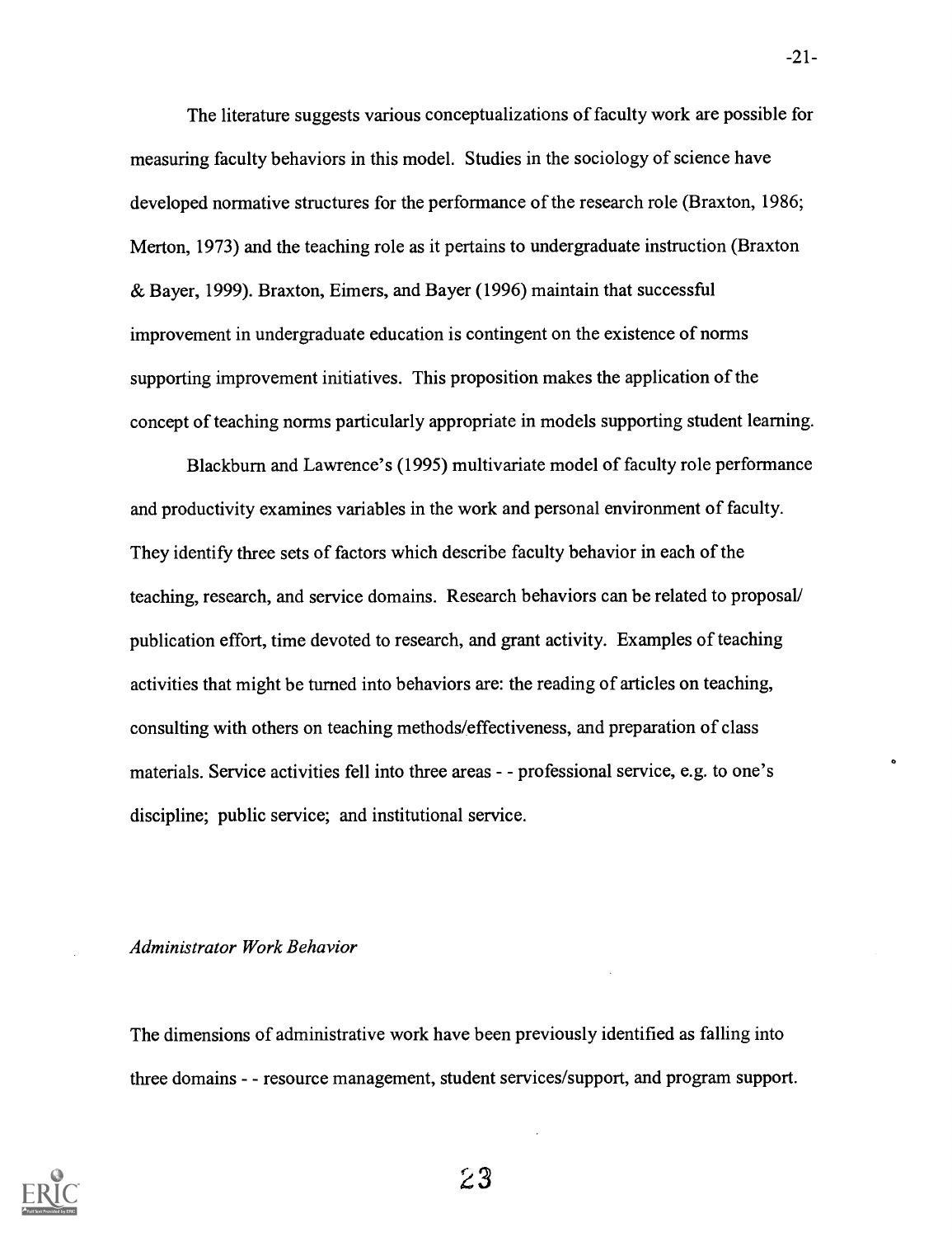This section will identify a sampling of administrative activities, not intended to be exhaustive, that can be factored into a conceptualization of administrative behavior for purposes of the argument being advanced in this paper. These activities are enumerated as follows: coordination of student evaluations of teaching; communication of teaching evaluation results to faculty and students; monitoring of the relevancy of the curriculum; provision of instructional facilities that are accessible and equipped with needed technology; partnering with faculty in instructional activities; development of assessment systems for faculty work; development of procedural guidelines to facilitate student advisement and progress to degree; establishment of mechanisms to measure and assess student outcomes; work to create a culture which values faculty-administrator collaboration and partnerships; and, development and maintenance of workable student recruitment and retention systems and systems which provide for adequate student socialization.

Each of these activities performed by departmental administrators is associated with one or more of the administrative domains in Table 1 to illustrate the comprehensiveness of the domain structure in accounting for a complete spectrum of administrative work. While direct student contact is absent or limited in many of these activities, knowledge of student needs, preferences, and qualifications are important for administrators to appropriately consider the impacts of their behaviors on student learning.

. . . . . . . . . . . . . .

Insert Table 1 here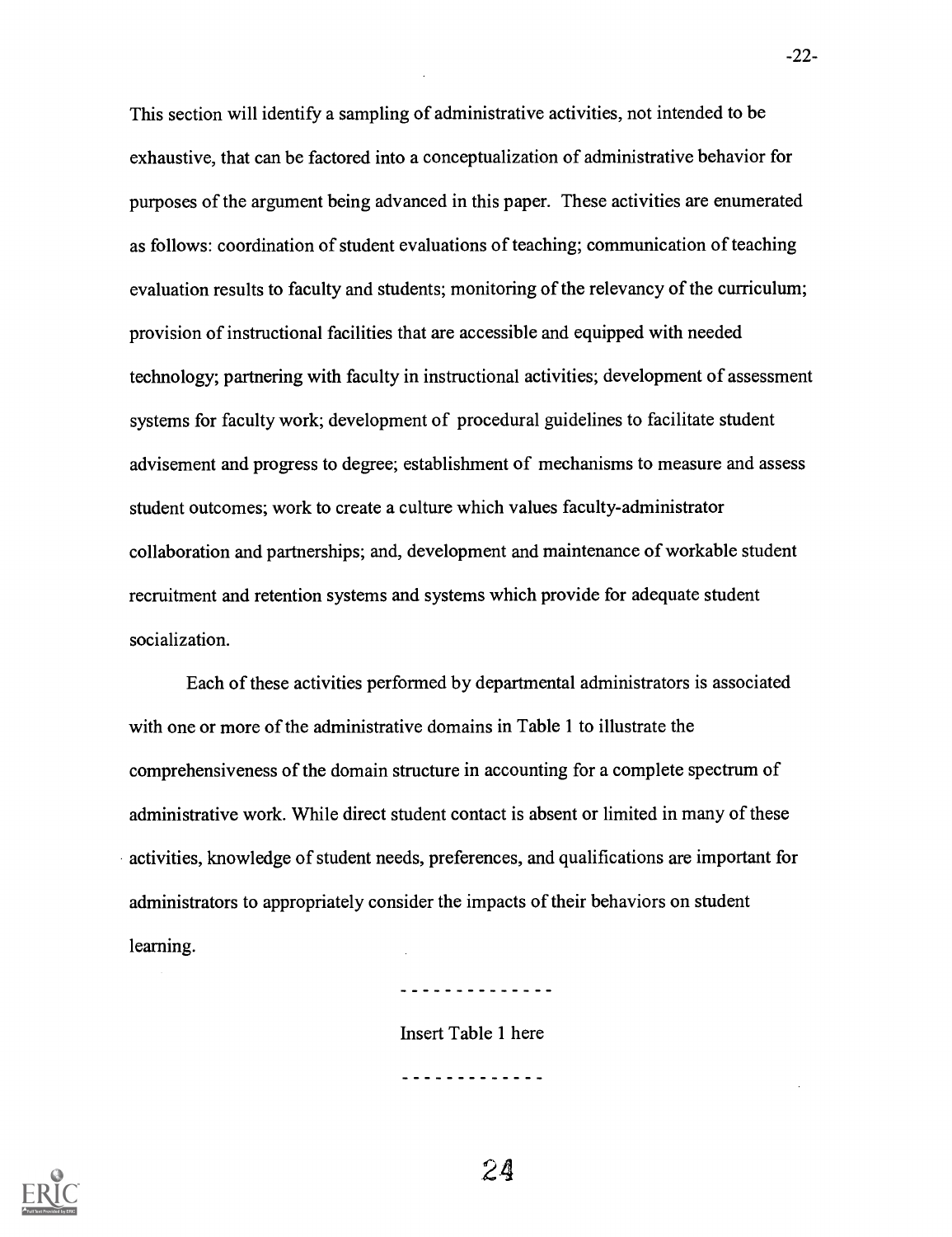It will be useful to derive propositions from the activities in Table 1 to guide the development of future research on administrative influences on student learning. Like the list of activities, these propositions are not meant to be exhaustive in that the varieties of administrative activity conducted in academic departments is limitless and varies according to context e.g. institution type, setting, etc. The following list is intended to frame a paradigm for researchers and practitioners alike who are interested in examining departmental change and restructuring of administrative work in the interest of student learning.

# Proposition # 1: Student Evaluations of Teaching

Evaluation systems which solicit feedback from students on their learning experiences (i.e. classroom teaching and academic advising) and routinely provide this information to faculty, not only reinforce a student-centered departmental ethos, but aide faculty in adjusting pedagogical techniques and approaches to course material that produce increased student learning over time.

The key to a successful instructor evaluation process is administrative oversight for the purpose of ensuring maximum student response and prompt delivery of results to faculty. Department administrators should periodically review the procedures in place for accomplishing student evaluations and make certain that the system is efficient in accomplishing these objectives. As an additional evaluative tool for faculty members, particularly junior faculty, administrators should develop mechanisms for periodic delivery of information regarding services available through campus faculty development centers and provide resources as appropriate to enhance faculty teaching skills.

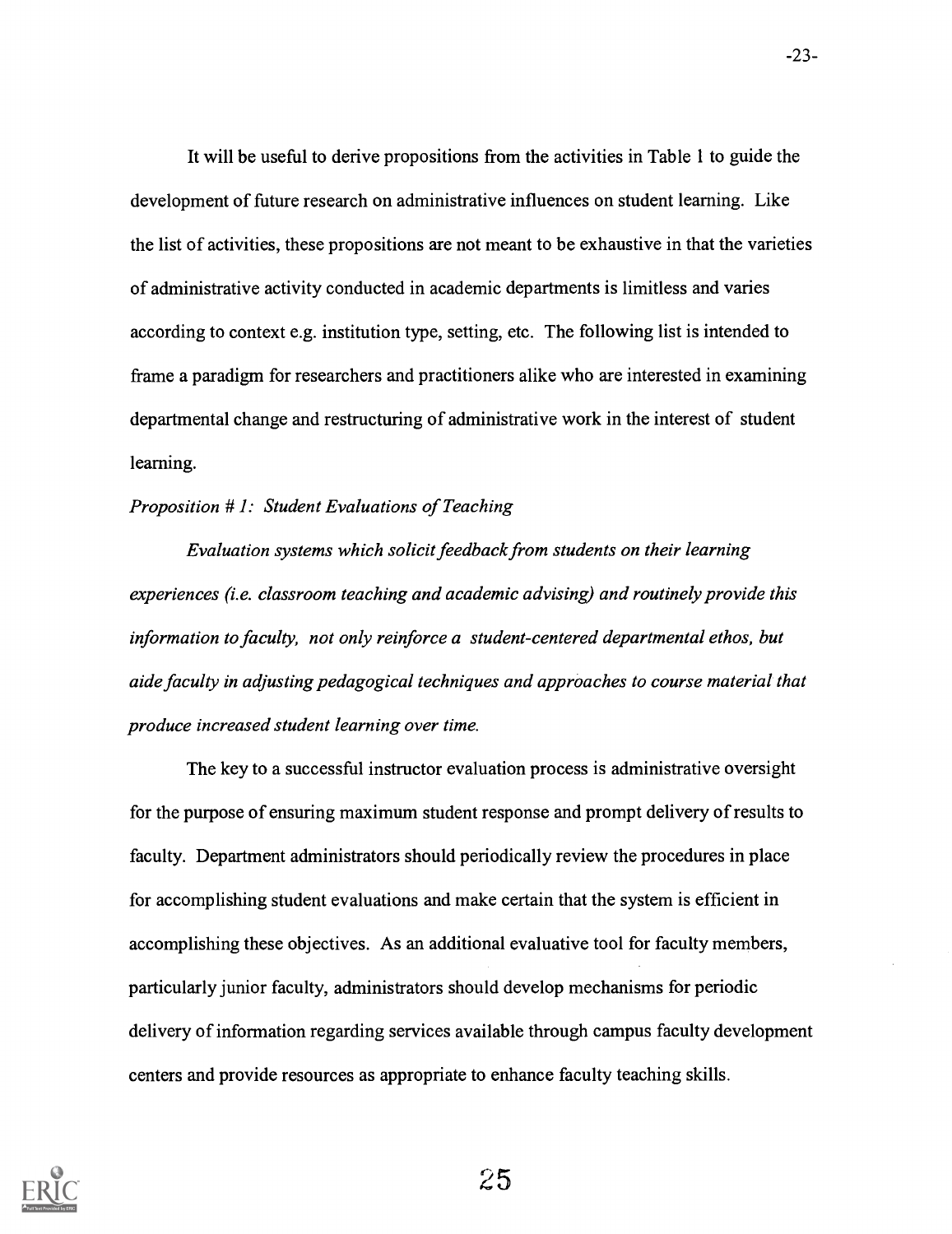Proposition #2: Student Advisement

Administratively devised and monitored student advisement systems relieve the faculty of the burden of providing routine program information to students and prospective applicants  $-\alpha$  activity which diverts their energies from scholarship.

The advising of students on matters related to their individual learning or in mentoring activities is the responsibility of faculty and integral to the student learning experience. The providing of routine information however, can and should be handled via electronic and other systematized mechanisms. Departmental administrators can facilitate information sharing with students by devising such systems, maintaining them, and keeping faculty informed as to their usage and availability. Departmental web pages offer an excellent and accessible vehicle for student information in today's electronic age. Information regarding admittance criteria and application procedures, degree requirements, course information, faculty areas of expertise, and suggested progression of coursework in graduate programs, as well as department news, routine forms and associated instructions, can be made available on the web. An additional mechanism to keep faculty informed as to the progress of their advisees and new advisee assignments would be a data base which gives faculty direct access to this information without the necessity of interfacing with departmental staff.

# Proposition #3: Cooperative Instructional Activities

The deployment of administrator expertise in helping faculty to construct enhanced learning environments should be recognized as a wise and productive use of



-24-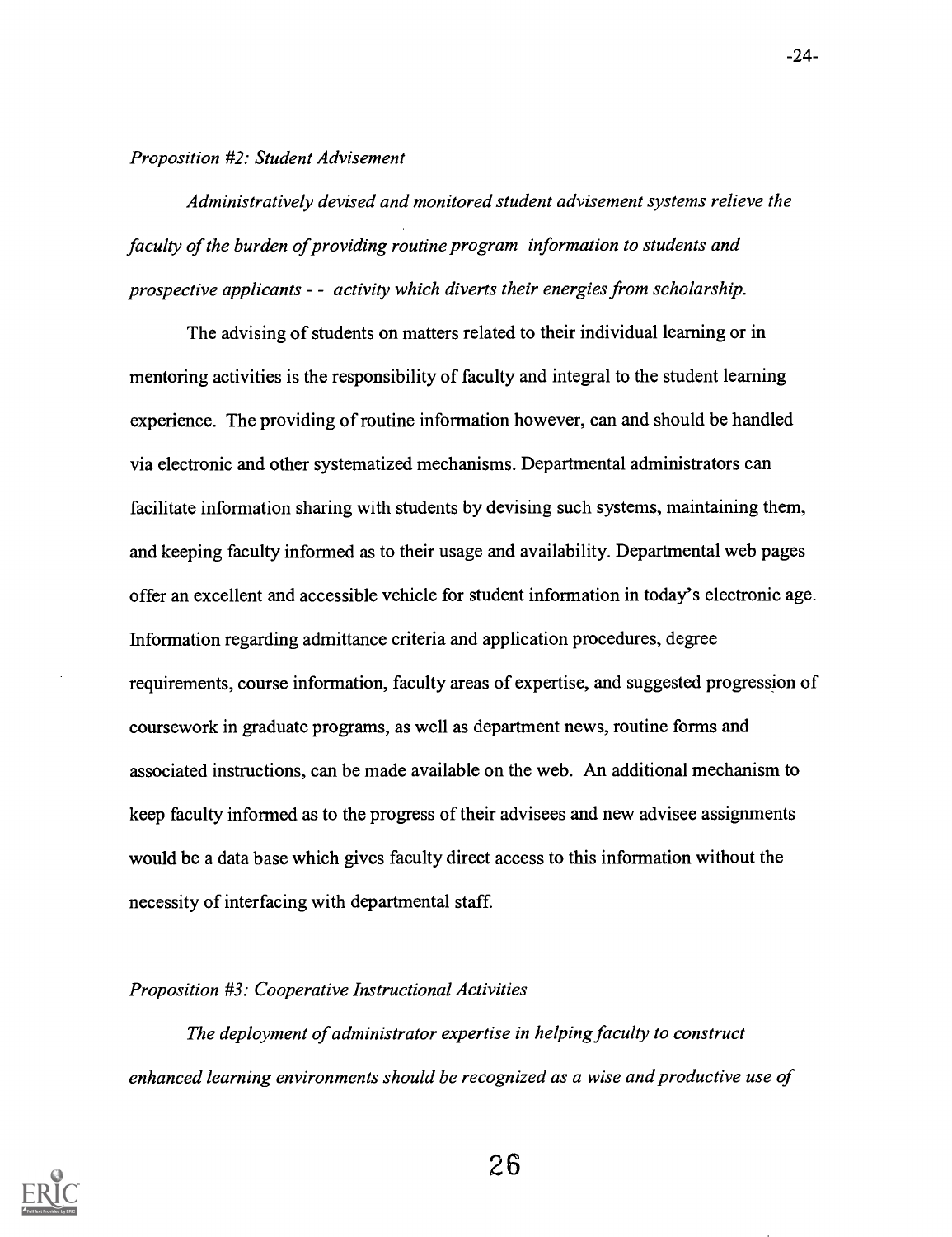administrator time as it can result in learning experiences for students that may not otherwise be possible.

The increase in service learning as a relatively new pedagogical approach is an apt example here. Service learning instructional approaches require the establishment and cultivation of community contacts and interface activities with the bureaucracies of both the university and the community agency being served. While the benefits of this pedagogy to student learning has been well documented in the literature and in practice, the time commitment for faculty is often prohibitive unless added support is provided. Support can come in the form of additional graduate assistance or help from administrative staff, but either way, commitment of department chairs to this kind of effort is crucial. Without such support, either students are deprived of a unique learning experience, or time spent by faculty on service learning instruction compromises effort that would otherwise be devoted to other kinds of scholarship, which also ultimately has the potential for negative impact on student learning.

## Proposition #4: Faculty Assessment

Faculty assessment systems offering guidelines to assist faculty in making connections between research, teaching, and service activities will enhance faculty work in ways that ultimately benefit student learning.

The challenge to faculty, particularly in research oriented institutions where expectations for faculty research productivity are greatest, to balance the research, teaching, and service roles, is not insignificant. Further, revised definitions of scholarship such as that offered by Boyer (1990) offer guidelines to faculty and their



27

-25-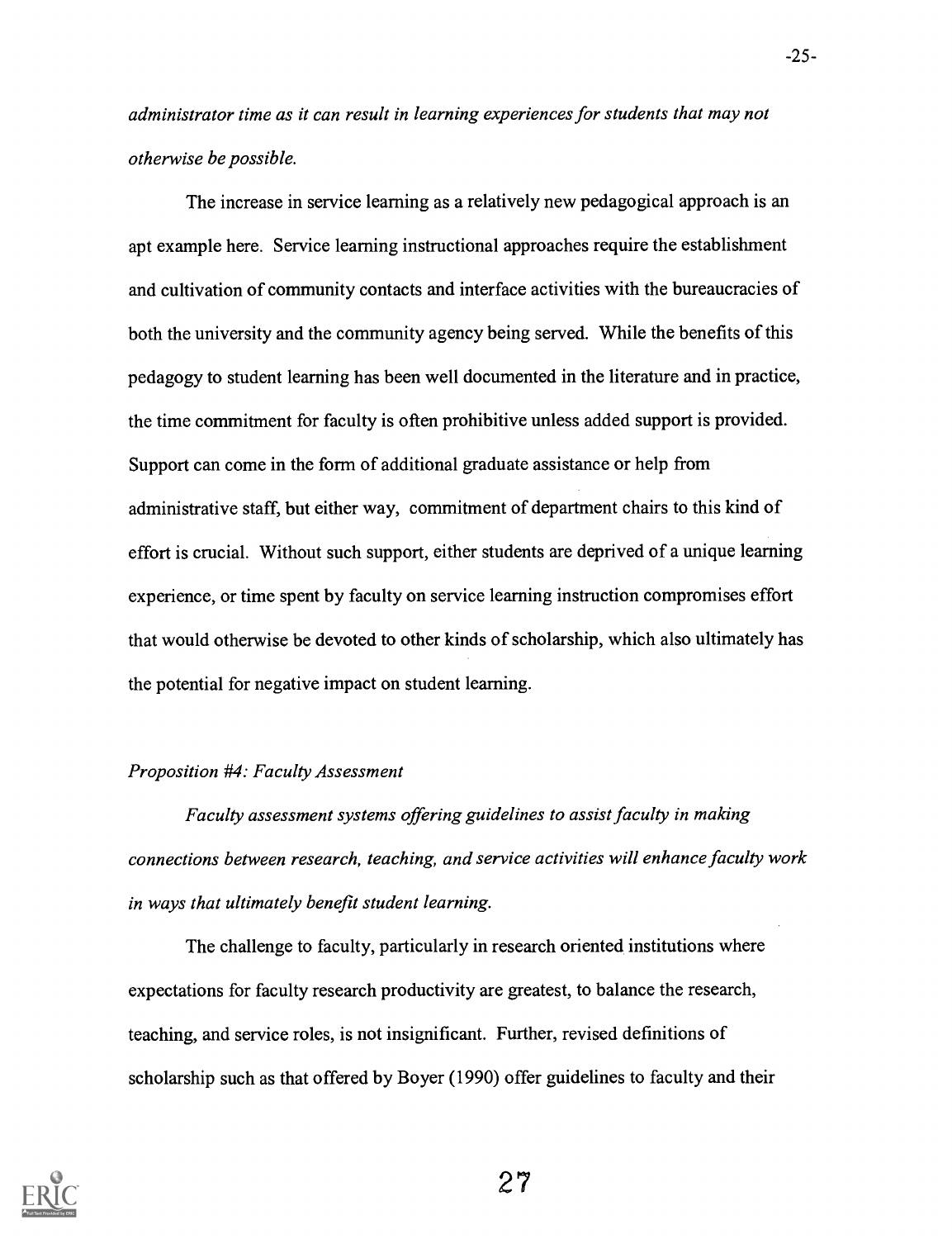institutions for reconceptualizing scholarship in ways which allow for greater integration of all types of work performed under the definition of scholarship. As such, a conceptual tool is provided enabling faculty to link the many facets of their work to a common objective, which is suggested here to be student learning. Department administrators, particularly department chairs, must work in cooperation with their provosts and other academic affairs officers to devise workable guidelines for faculty documentation of their work in all of its forms and assessment procedures that value all work with demonstrated impacts on student learning. Guidelines and procedures should be explicit in defining appropriate evidence in demonstrating linkages between faculty work and student learning.

The proposed framework for study and these propositions place the responsibility for development of a learning-centered academic department squarely on the department chair. The four propositions share a common theme in terms of the role of administrators in fostering an environment with student learning at the center of all activity. A restatement of that theme will underscore its importance to the changes being proposed for academic departments: Insofar as administrators take seriously their role of facilitating the institutional autonomy, resources, and order necessary for the conduct of academic work (Downey, 2000), faculty time can be deployed to its highest and best use with respect to student learning, thereby enhancing the influence of faculty work, in all of its forms, on student learning.

Conclusions

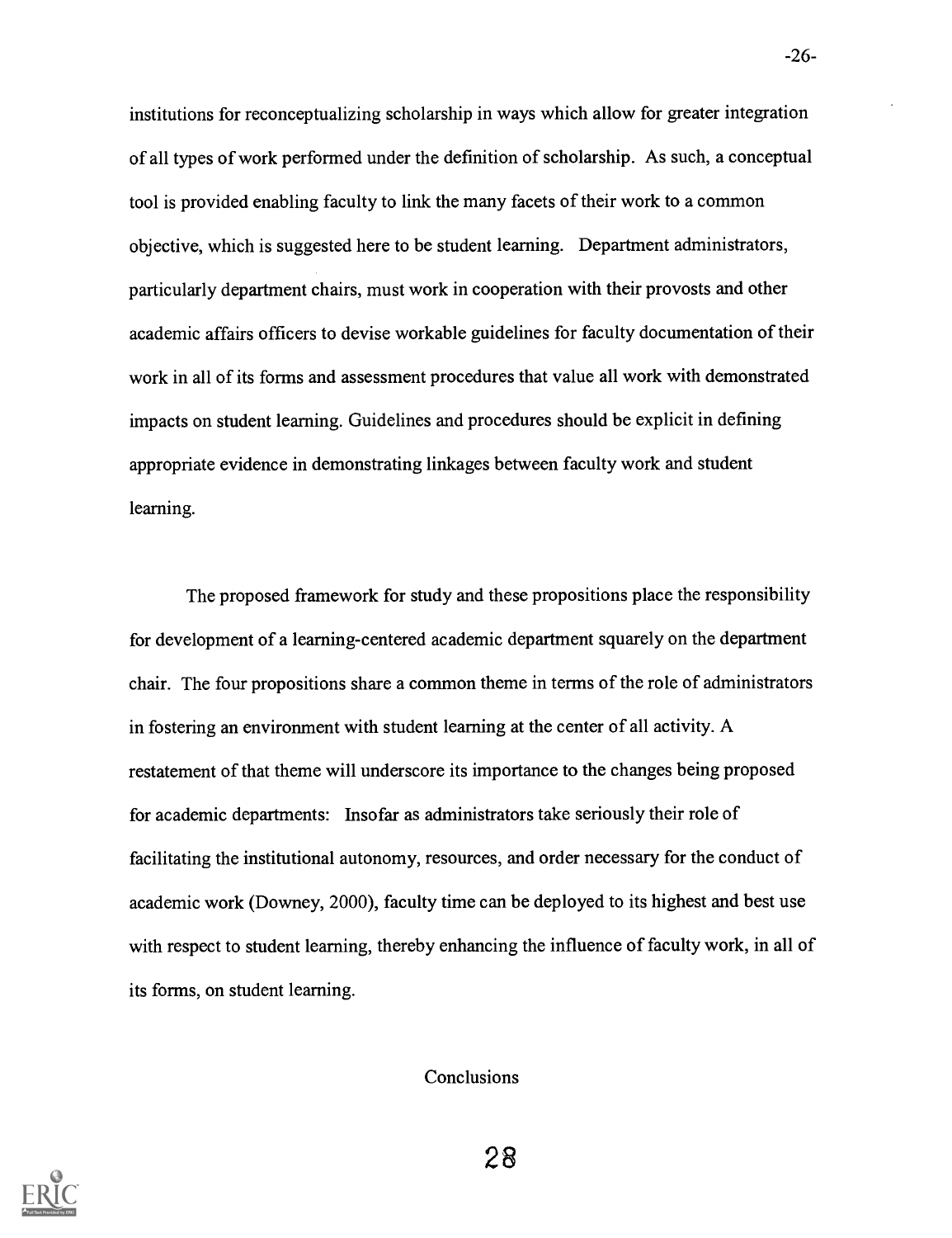The notion of decoupling of administrative and faculty work has legitimized an acceptance of administrative work as inconsequential to student outcomes. Yet evolving conceptions in the literature of higher education organizations strongly suggest that this bifurcation constrains institutional effectiveness and compromises student learning outcomes. If higher education is to meet society's growing demands for accountability, student learning must be placed at the core of all institutional work. This imperative is particularly applicable to the work of academic units - - departments, schools, and colleges, where administrative behavior is more closely associated with instruction than for administrative units responsible for institution-wide business-related functions. We assume an academic culture exists (Dill, 1982), yet the proliferation of non-academic functions on college and university campuses threatens the contamination of academic environments. Processes associated with creating and maintaining a learning-centered academic department will hopefully outweigh tendencies toward a prevailing administrative ethos by focusing all activity on student learning.

This model put forth in this chapter is premised on the notion that as student learning outcomes are being recognized as more important to the perceived success of higher education, the organization of higher education must increasingly reflect a new focus on student success. The way participants in institutional life, specifically faculty and administrators, view their work will consequently be in respect to its ultimate relationship to the stated focus of student learning. Such an approach to the organization of higher education calls for the evolution over time of a new organizational ethos

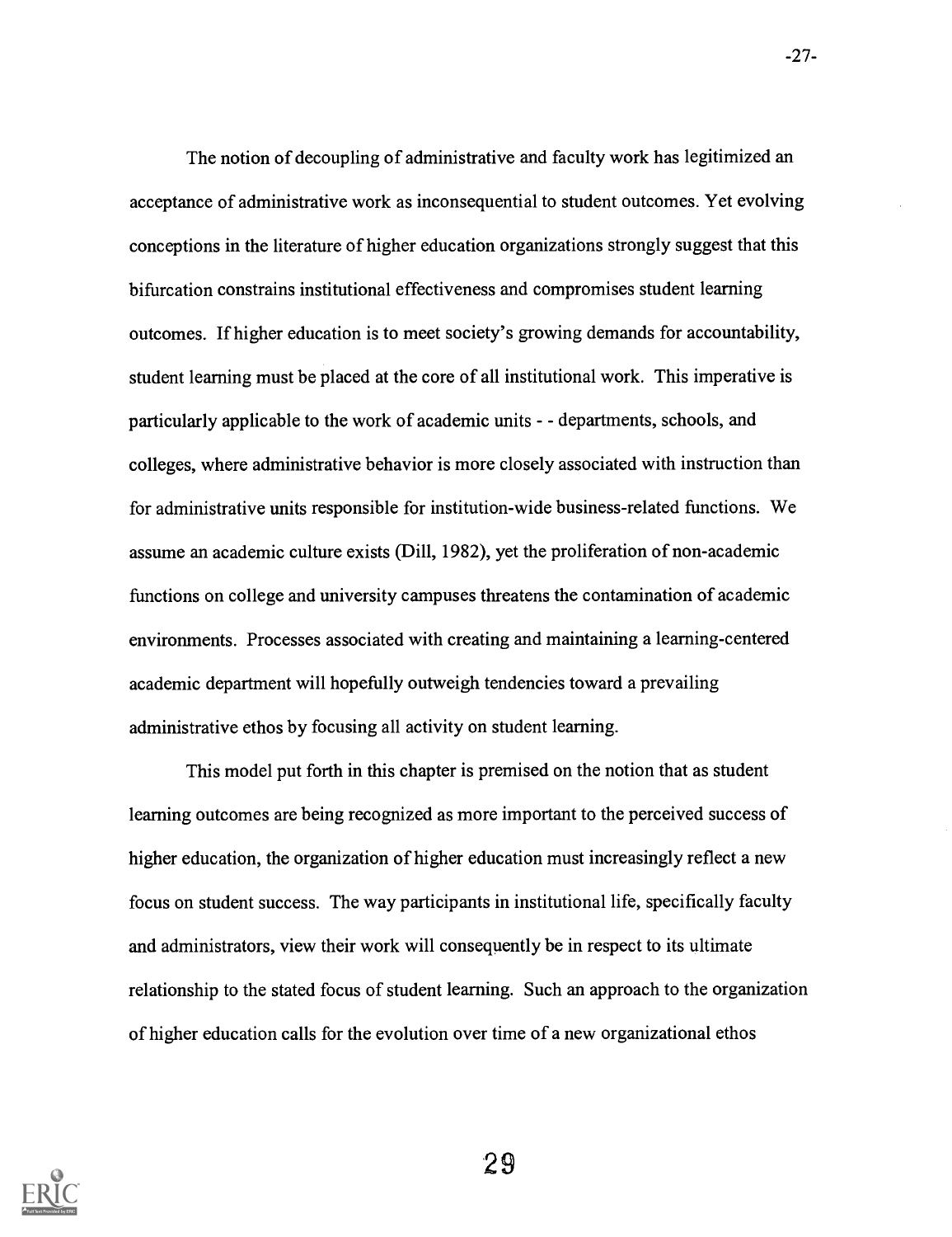characterized by thoughtful consideration of student learning as the primary context within which all activities at the level of the academic unit are performed.

Downey (2000) has called for a stronger sense of academic citizenship in better balancing corporation, collegium, and community. In creating a focus on student learning, such community can only be enhanced in academic units. With student learning at the core, this new arrangement is conceived as an even broader concept than that of a learning community (Gabelnick, MacGregor, Matthews & Smith, 1990) in that the focus goes well beyond curricular reform. Yet Gabelnick et al. consider administrators who initiate learning communities as visionary leaders who "contribute to faculty rejuvenation, diversity of student opinion, and active faculty dialogue." All three are important dimensions in framing a culture or ethos which highlights student learning as a key valued outcome of organizational work. As initiators of learning communities, administrator's influence on curricular activity and faculty work is clearly established.

Some may argue in concert with Birnbaum (1988) that we expect too much of administrators, and the potential for incorporating even a small part of the responsibility for student learning is going too far. However, I think that what the proposed model calls for does not expand the area of administrator responsibility, but calls instead for them to think about their work in a new way. Such thinking is integral to establishing a community which bridges academic and administrative cultures in the common interest or students. And where synergies between the two cultures can be identified and refocused, those who benefit from the creation and sharing of knowledge - - faculty, students, and society at large, will be better served and consequently have richer experiences in the process.



30

-28-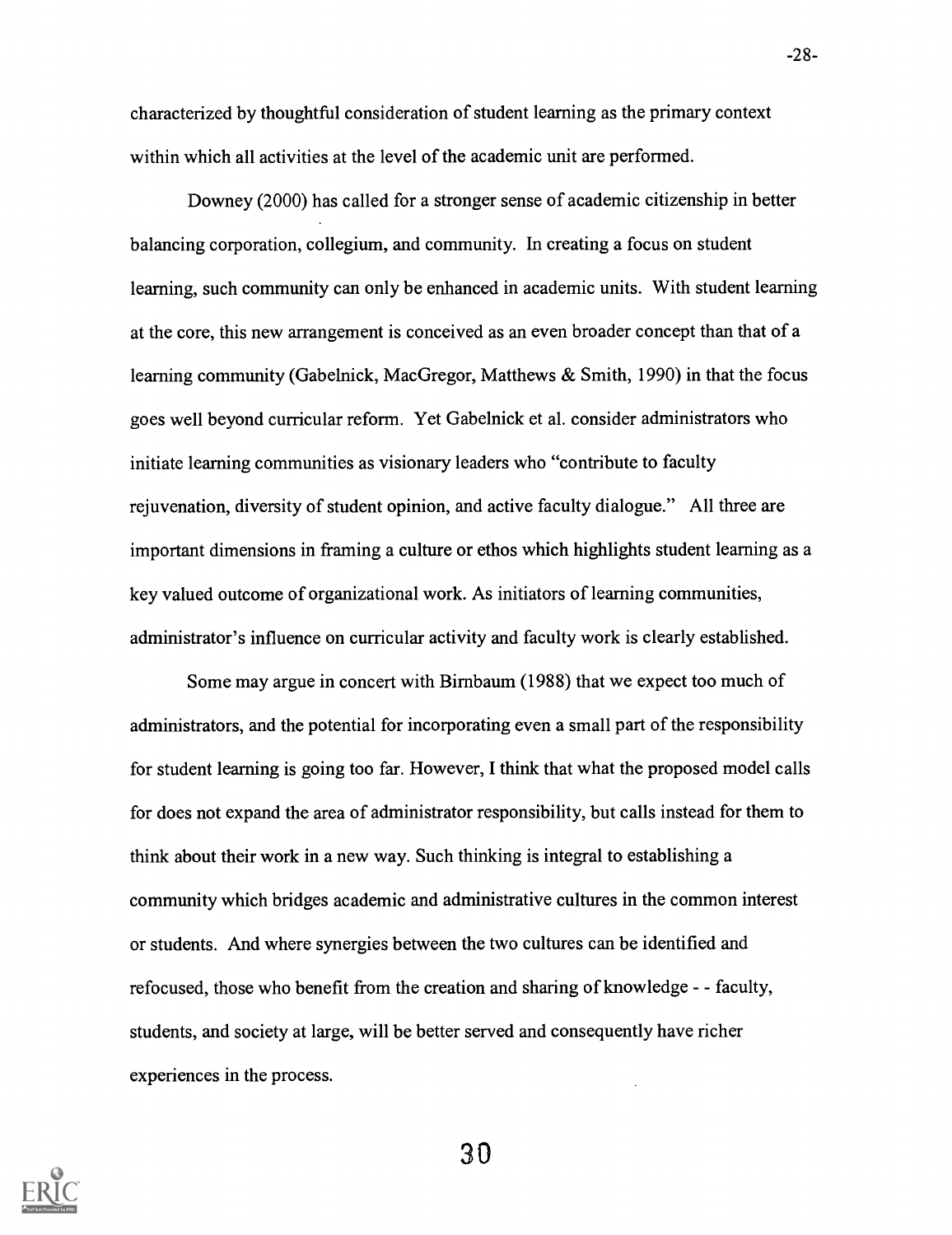### Implications for Leadership

The new organizational ethos called for here demands a new kind of leadership focus in academic units. Taking a symbolic approach, Dill (1982) believes that academic managers must spend more time making meaning so as to better nurture academic culture and increase organizational participants' commitment and involvement in academic life. In the model presented here, department chairs and deans take greater responsibility than tradition might suggest for integrating other administrators and faculty, to the extent the latter participate in administrative activities, into a primary academic function of the institution - - student learning. By making and reinforcing the meaning of administrative work as supportive of faculty work, leaders become instrumental in creating an ethos of support (Kuh, 1993) for the academic enterprise by infusing consideration for student learning and the faculty work required to facilitate it, into the social structures and decision-making processes which define and support academic work.

A learning centered structure like the one being proposed acts to facilitate student learning. Yet a focus on *student* ultimately constrains the model's potential. The model assumes that administrator work generally impacts student learning indirectly, e.g. administrator behavior influences faculty work and learning climate, which in turn influence student learning, one determinant of effect size is demonstrated through affects on faculty work. Thus, according to the model's premise, to the extent that faculty work is enhanced by administrative behavior, the chances increase that student learning outcomes will be subsequently enhanced.

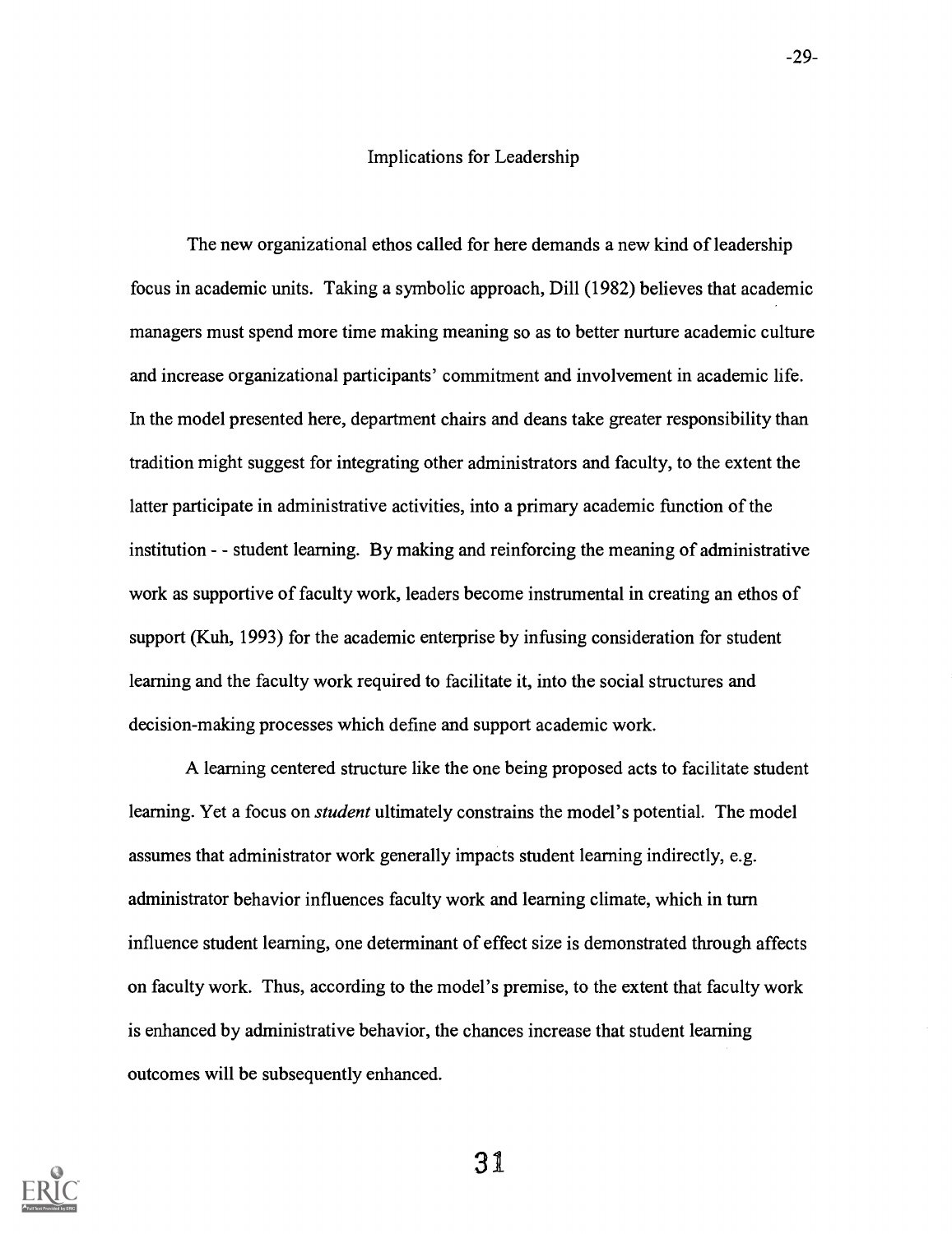By spending more time on symbolic activities devoted to positioning student learning as a value underlying all academic and administrative activities, administrators increase organizational participants' involvement in academic life. In so doing they also create a more socially integrated organization. Increasing social integration is, according to Dill (1982), a critical aspect of revitalizing an academic culture that has been lost with the increasing devotion of institutional energies to market-based activities.

Finally, focusing departmental activities on student learning makes possible better use of staff talent in that the influence of individual talent can be spread more broadly across the organization. Here the individual talents of administrators are cultivated in a way that not only increases motivation toward organizational ends i.e. student learning, but inspires a culture of leadership (Lewis, 1994).

# Implications for Research and Practice

The learning outcomes resulting from creation of a learning-focused academic department might also be extended to faculty. Bowen and Schuster (1986) believe that learning is the single unifying process upon which faculty research, teaching and service are based. Advancing their notion of the importance of learning to faculty work, the impacts of such a model on faculty are critical to its integrity. Because the effect of administrative behavior on student learning is believed to occur indirectly through faculty work, to the extent that faculty work is enhanced, so too are student learning outcomes.



32

-30-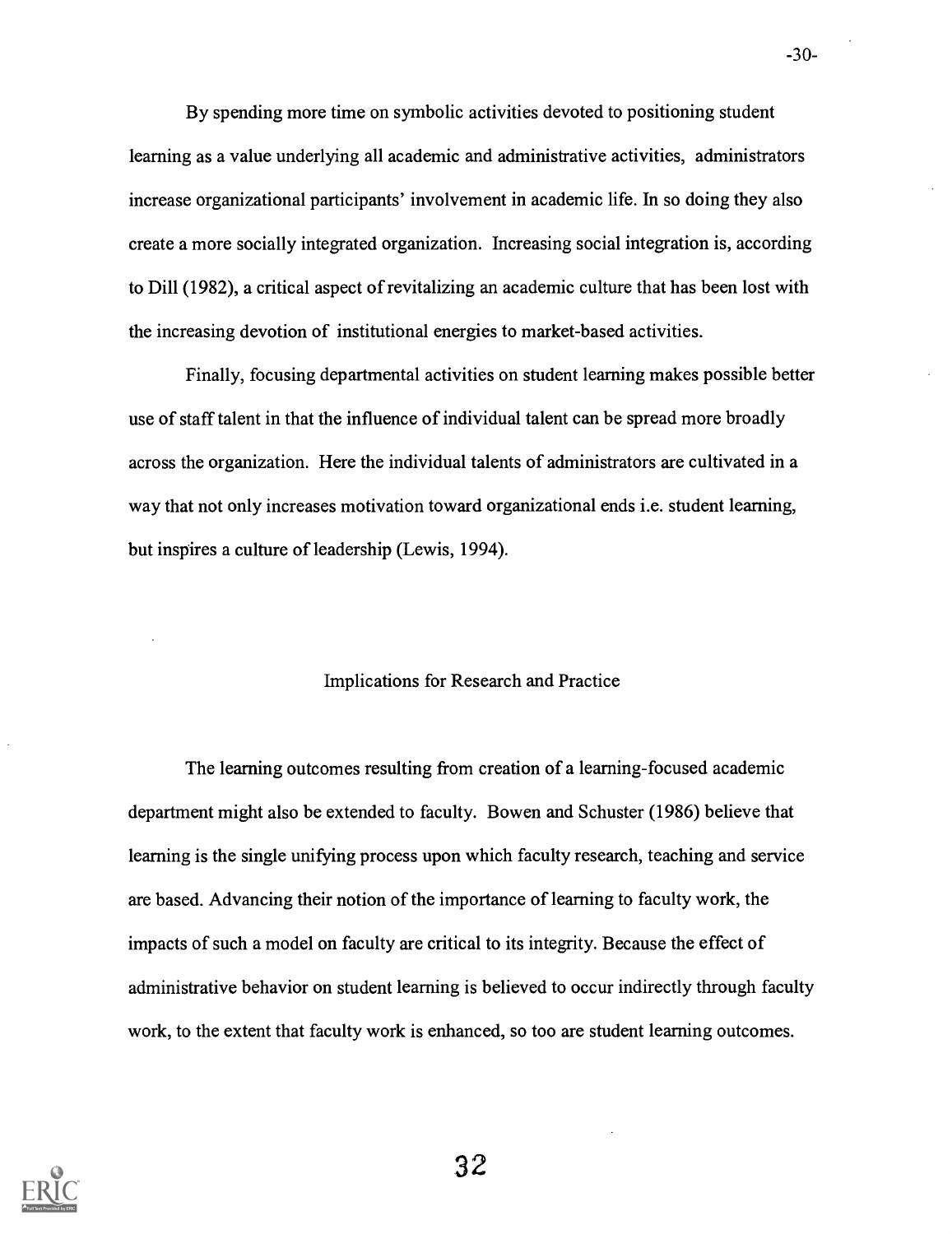The model for linking administrative behavior and student learning also advances Kuh's (1996) notion of a seamless web of learning whereby students are encouraged to incorporate resources from both within and outside the classroom as learning tools. Were students to find the academic department a receptive environment - - one where their inquiries have a high probability of being addressed in an efficient and forthright manner, and student academic needs are, more often than not, ably and reliably met, their exposure to a variety of learning resources will be more likely and possibly more frequent.

Establishing a departmental focus on learning provides a framework for redefining higher education quality or productivity from measures of input to those of output (Brady, 1999; Layze11,1996). Examinations of the outputs of higher education have been traditionally resisted, primarily due to a lack of adequate outcome measures. If indeed assessment of outcomes is thwarted by measurement difficulties, the model proposed here will move us toward a more comprehensive way of linking instructional and non-instructional activities in accordance with a paradigm that can be clearly understood by insiders and outsiders alike. As insiders, faculty and administrators' concerns for appropriate and efficient use of resources can be addressed in the model. Outsiders such as legislators, taxpayers, and donors, can be reassured that institutional officers recognize student learning outcomes as a common goal in all organizational endeavors. Establishing this linkage also gives a measure of added value to the work performed by administrators, and demonstrates the importance of, and need for, cooperation between faculty and administrators.

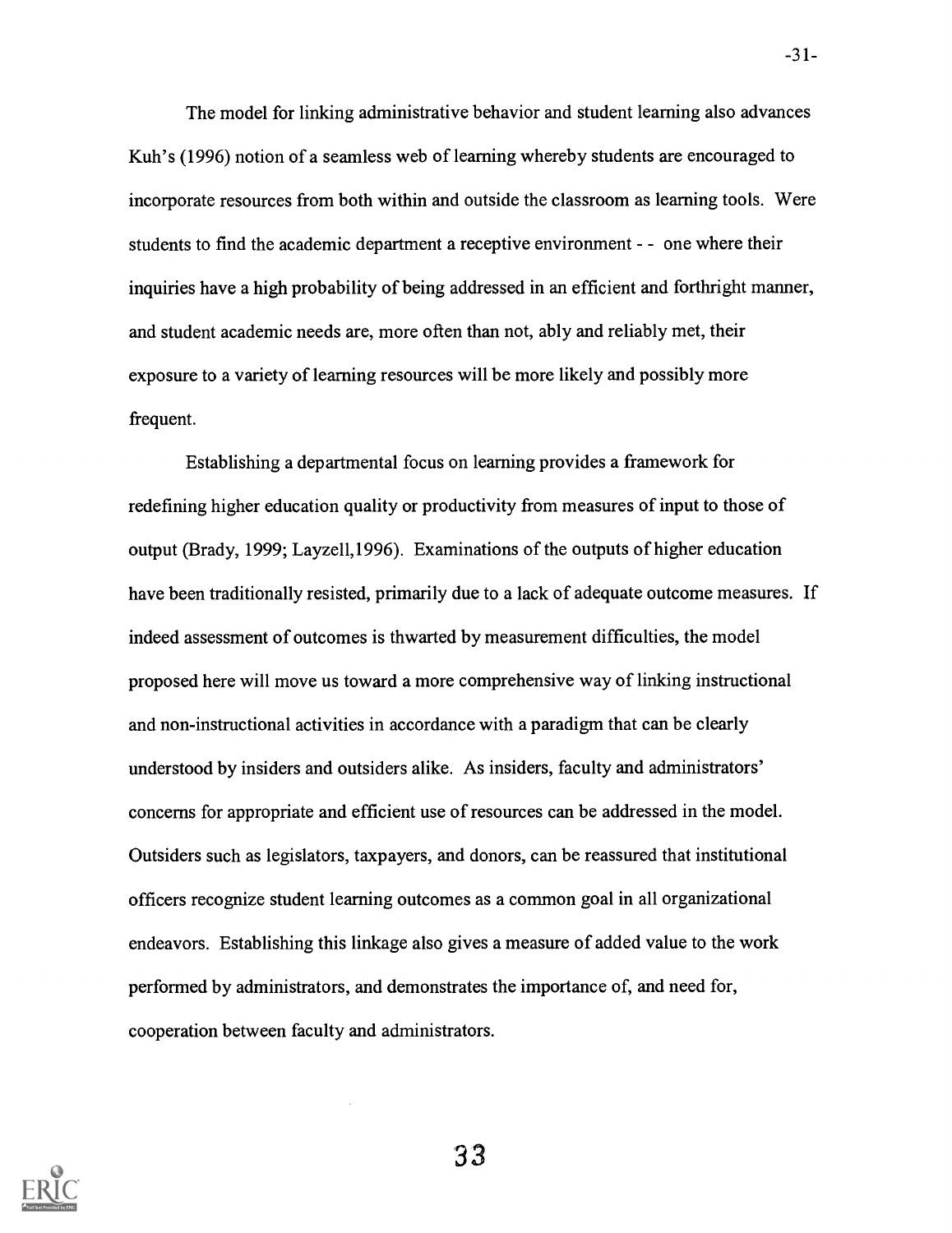Use of models such as the one proposed here also reduces the uncertainty and ambiguity associated with student learning as an institutional goal, thereby providing increased focus to administrative decision-making. By demonstrating administrators' impacts on student learning, practitioners will be able to address cost reduction and restructuring without relying solely on the constraints posed by the professional needs of administrators (Guskin, 1994). Further utility of the model is that it will help increase understanding of student learning by stimulating the inclusion of yet unexamined variables associated with administrative work. And finally, the model will provide a focus for collective action in departments, which will serve to deepen the sense of community and unite faculty and staff toward a common goal with students as the ultimate beneficiaries.



-32-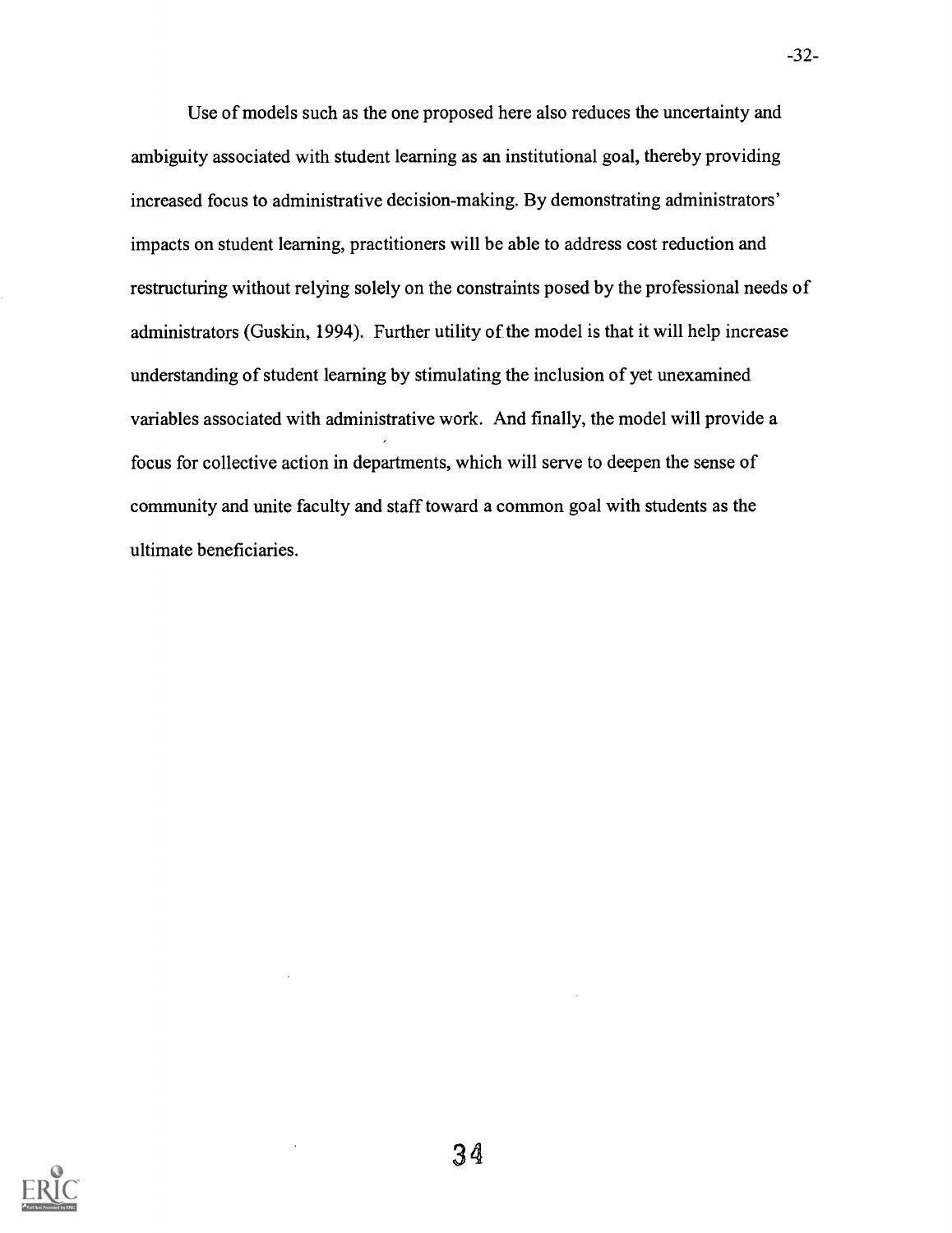# References

- Birnbaum, R. (1988). How Academic Leadership Works. San Francisco, CA: Jossey-Bass Inc.
- . Blackburn, R.T., & Lawrence, J.H. (1995). Faculty At Work. Baltimore: The Johns Hopkins University Press.
- Braxton, J.M. (1986). The normative structure of science; social control in the academic profession. Higher Education: Handbook of Theory and Research, II, 309-357.
- Braxton, J.M., & Bayer, A.E. (1999). Faculty misconduct in collegiate teaching. Baltimore MD: The Johns Hopkins University Press.
- Braxton, J.M., Eimers, M.T., & Bayer, A.E. (1996). The implications of teaching norms for the improvement of undergraduate education. Journal of Higher Education, 67(6), 603-625.
- Bowen, H.R., & Schuster, J.H. (1986). American professors: A national resource imperiled. New York: Oxford University Press.
- Brady, S.M. (1999). Students at the center of education: A collaborative effort. Liberal Education, Winter, 14-21.

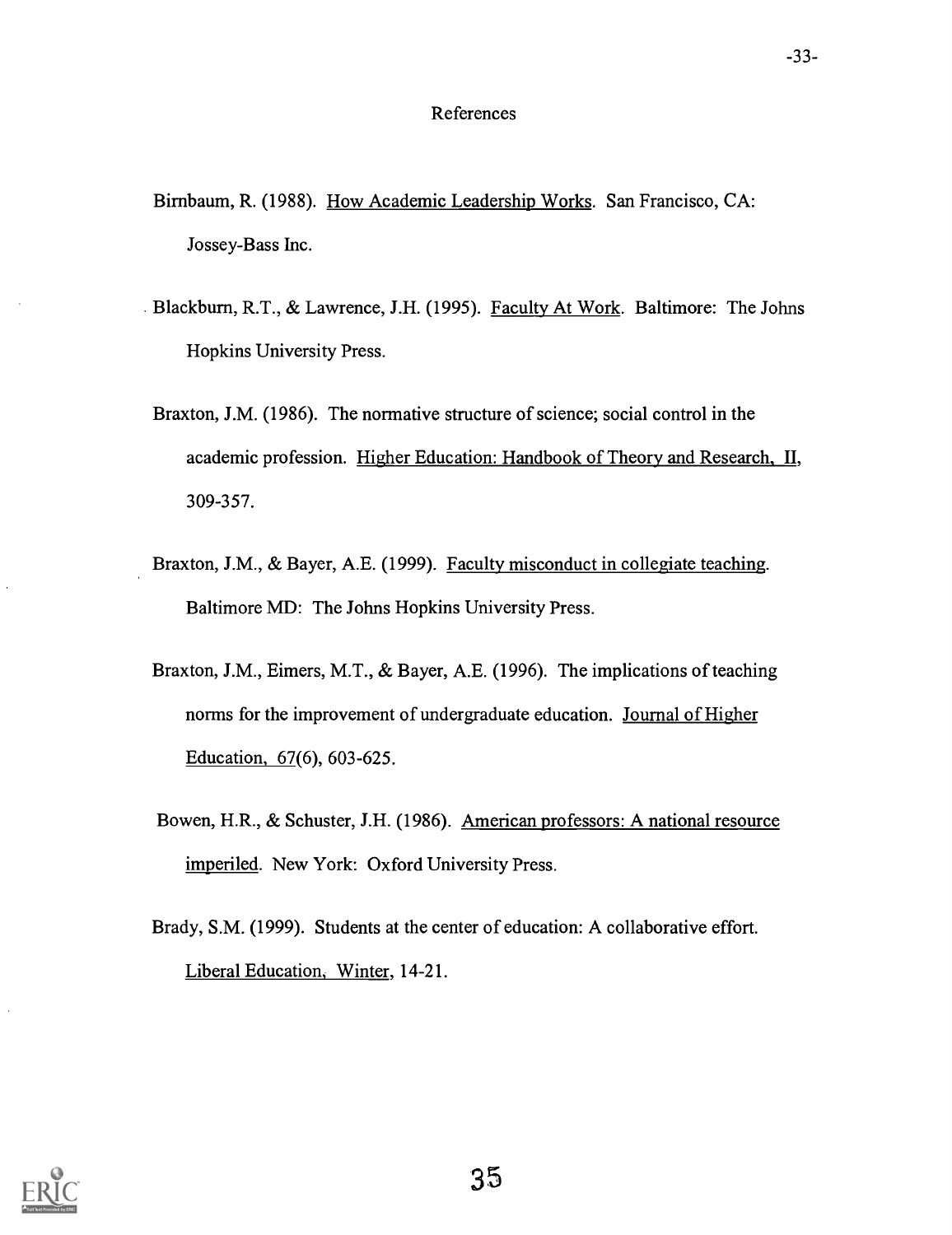- Cohen, M.D., & March, J.G. (2000). Leadership in an organized anarchy. In M. C. Brown II (Ed.), Organization and Governance in Higher Education, Fifth Edition. (pp. 16-35). Boston, MA: Pearson Custom Publishing.
- Cutright, M. (2001). Academic disciplines: Holland's theory and the study of college students and faculty. A Book Review. Accessed 3-27-01 from http://coe.asu.edu/edrev/reviews/rev106.htm.
- Dill, D.D. (1982). The management of academic culture: Notes on the management of meaning and social integration. Higher Education, 11, 303-320.
- Donald, J.G. (1997). Improving the Environment for Learning: Academic Leaders Talk About What Works. San Francisco: Jossey-Bass Higher and Adult Education Series.
- Downey, J. (2000). Balancing, corporation, collegium, and community. In M. C. Brown II (Ed.), Organization and Governance in Higher Education, Fifth Edition. (pp. 305-312). Boston, MA: Pearson Custom Publishing.
- Guskin, A.E. (1994). Reducing student costs and enhancing learning. Change, 23- 29.
- Haberman, M. (1972). Evaluating deans: A guide to assessment of leadership in schools of education. Journal of Teacher Education, 23(2), 126-128.
- Holland, J. (1973). Making Vocational Choices. Englewood Cliffs NJ: Prentice-Hall, Inc.

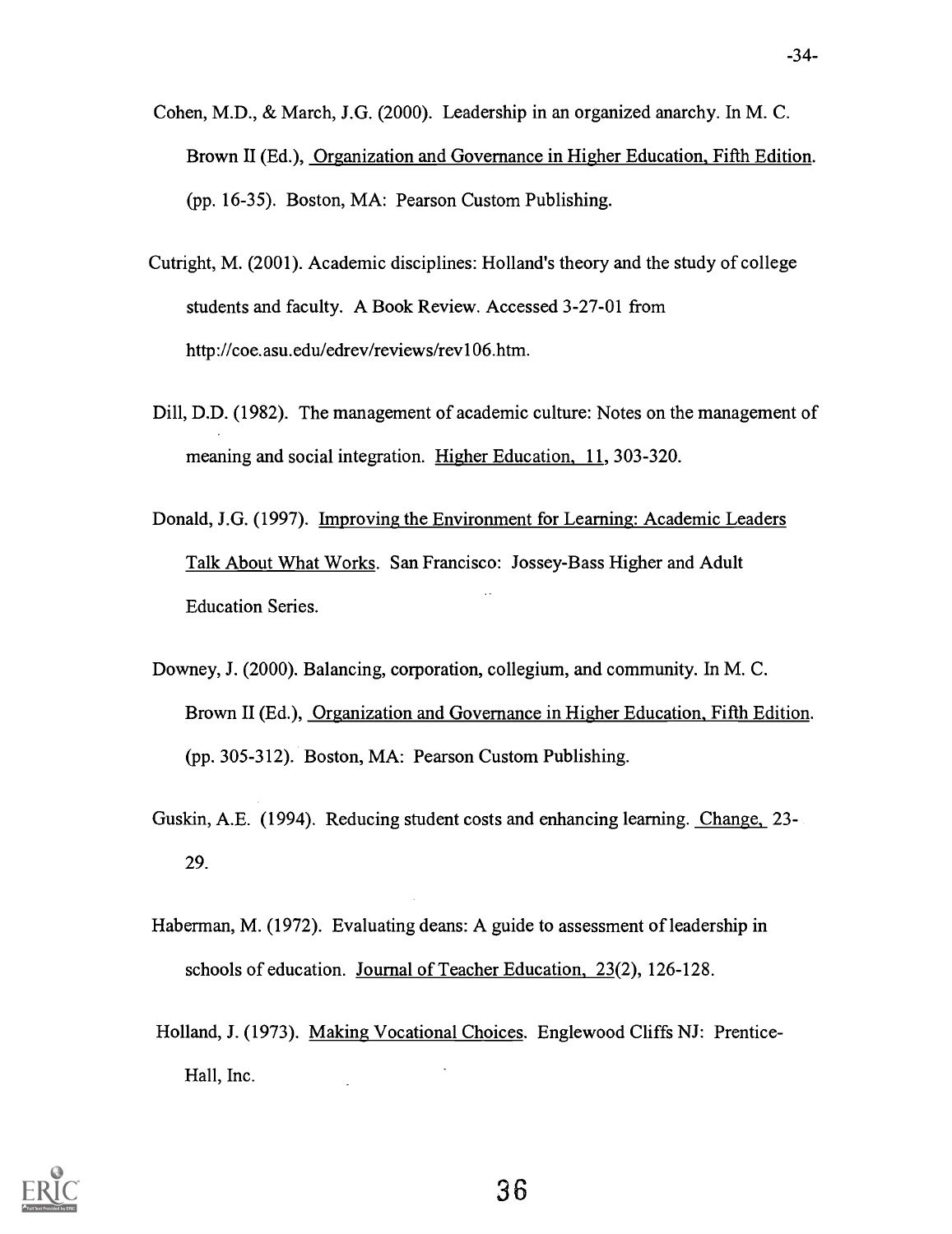- Kuh, G.D. (1993). Ethos: Its influence on student learning. Liberal Education, Fall, 22-31.
- Kuh, G.D. (1995). The other curriculum: Out-of-class experiences associated with student learning and personal development. Journal of Higher Education, 66(2), 123-155.
- Kuh, G.D. (1996). Guiding principles for creating seamless learning environments for undergraduates. Journal of College Student Development, 37(2), 135-148.
- Kuh, G.D., Douglas, K.B., Lund, J.P., & Ramin-Gyurnek, J. (1994). Student learning outside the classroom:Transcending artificial boundaries. ERIC Digest.
- Layzell, D.T. (1996). Faculty workload and productivity: Recurrent issues with new imperatives. The Review of Higher Education, 19(3), 267-281.
- Lewis, P.H. (1994). Creating a culture of leadership. New Directions for Higher Education, 87(Fall), 5-9.
- Merton, R.K. (1973). The Sociology of Science. Chicago: The University of Chicago Press.
- Meyer, J.W., & Rowan, B. (1983). Institutionalized organizations: Formal structure as myth and ceremony. In J. W. Meyer & W. R. Scott (Eds.), Organizational Environments: Ritual and Rationality. Beverly Hills, CA: Sage Publications.
- Morphew, C.C. (1999). Challenges facing shared governance within the college. New Directions for Higher Education, 105 (Spring 1999), 71-79.

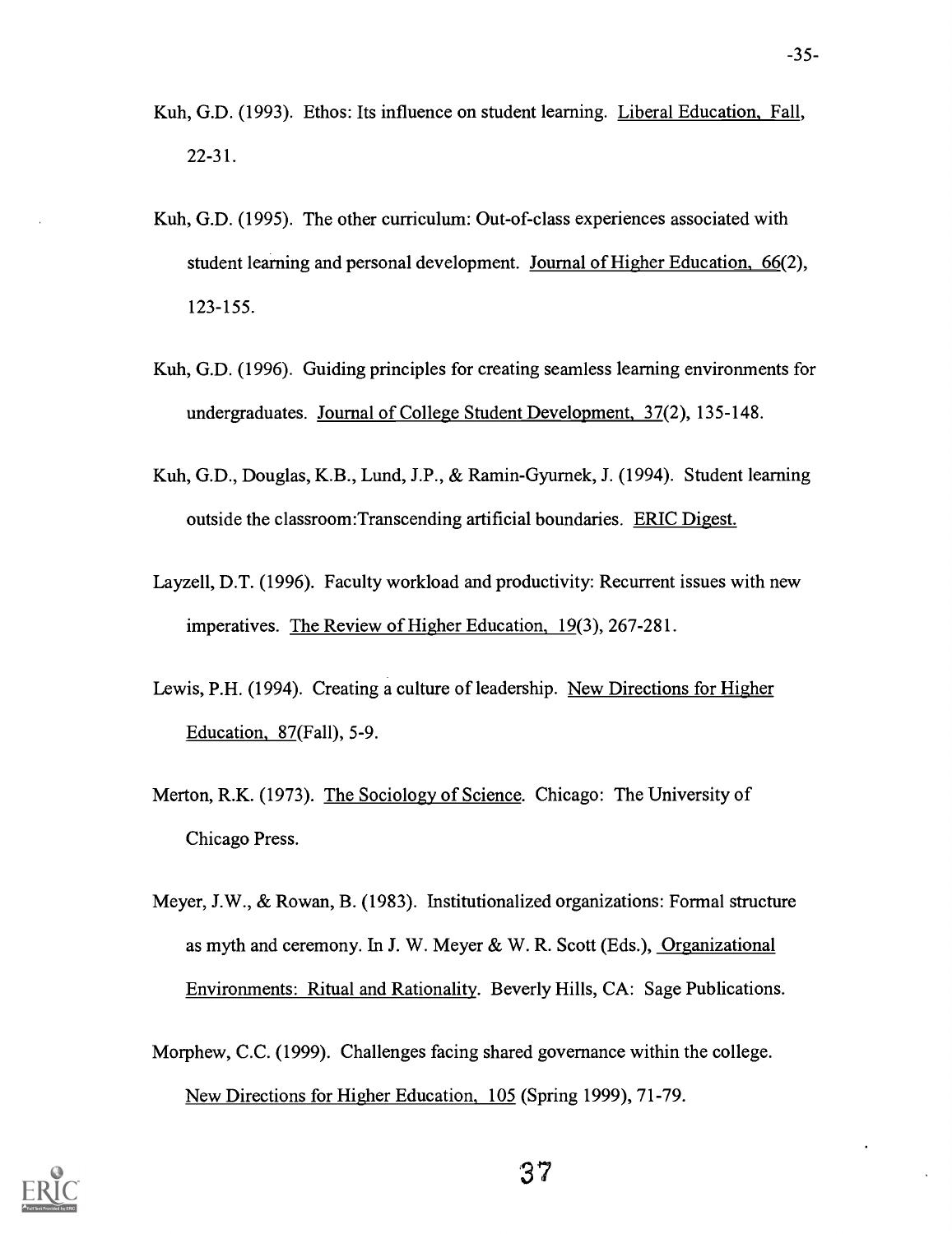Parsons, T. (1971). The strange case of academic organization. Journal of Higher Education, 47(6), 486-495.

- Peterson, M.W. (1988). The organizational environment for student learning. In J. Stark & L. A. Mets (Eds.), New Directions for Institutional Research, Vol 57. (pp. 23-37). San Francisco: Jossey-Bass Publishers.
- Smart, J.C., Feldman, K.A., & Ethington, C.A. (2000). Academic disciplines: Holland's theory and the study of college students and faculty. Nashville TN: Vanderbilt University Press.
- Tinto, V. (1975). Dropout from higher education: A theoretical synthesis of recent research. Review of Educational Research, 45(1), 89-125.
- Trow, M. (1977). Departments as contexts for teaching and learning. In D. E. McHenry (Ed.), Academic Departments. (pp. 12-33). San Francisco: Jossey-Bass Publishers.
- Watson, L.W., & Stage, F.K. (1999). Enhancing student learning : setting the campus context. Washington DC: American College Personnel Association.
- Weick, K.E. (1976). Educational organizations as loosely-coupled systems. Administrative Science Quarterly, 21(March)
- Wheatley, M.J. (1994). Leadership and the new science. San Francisco: Berrett-Koehler Publishers, Inc.



-36-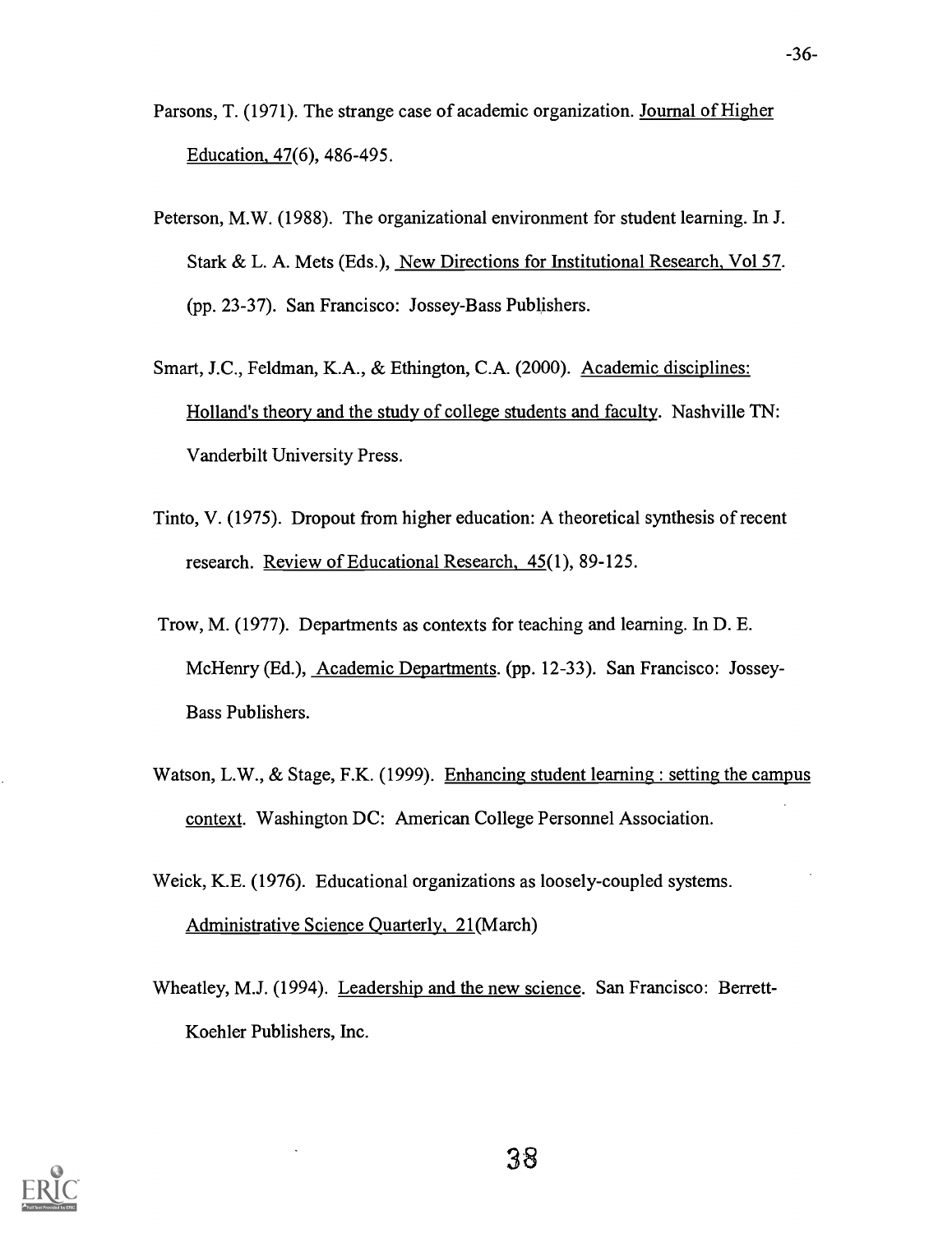

Figure 1. Administrative Behavior Influence on Student Learning

 $\sim$ 

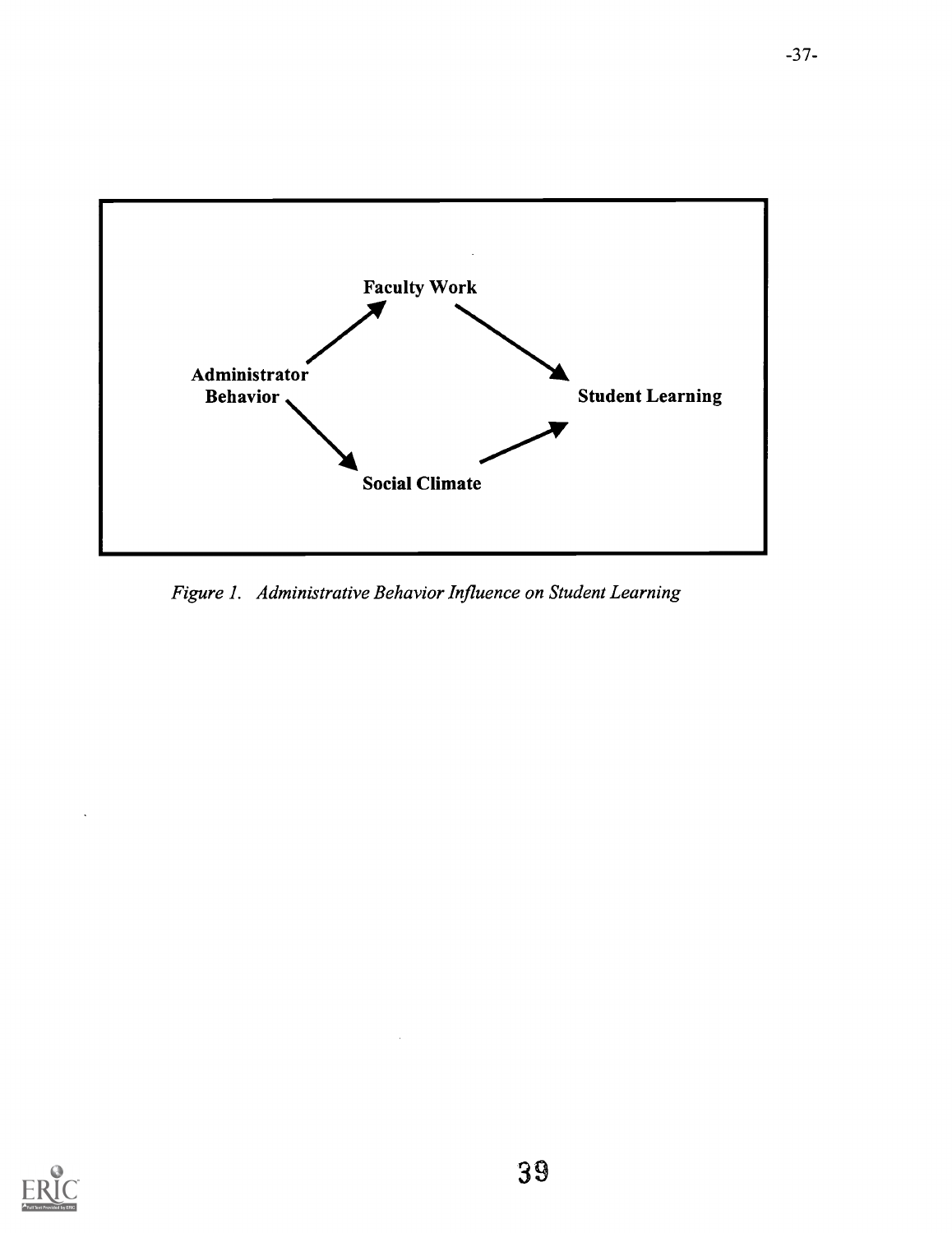

Figure 2. Overlapping Social Systems in Academic Departments

 $\overline{a}$ 

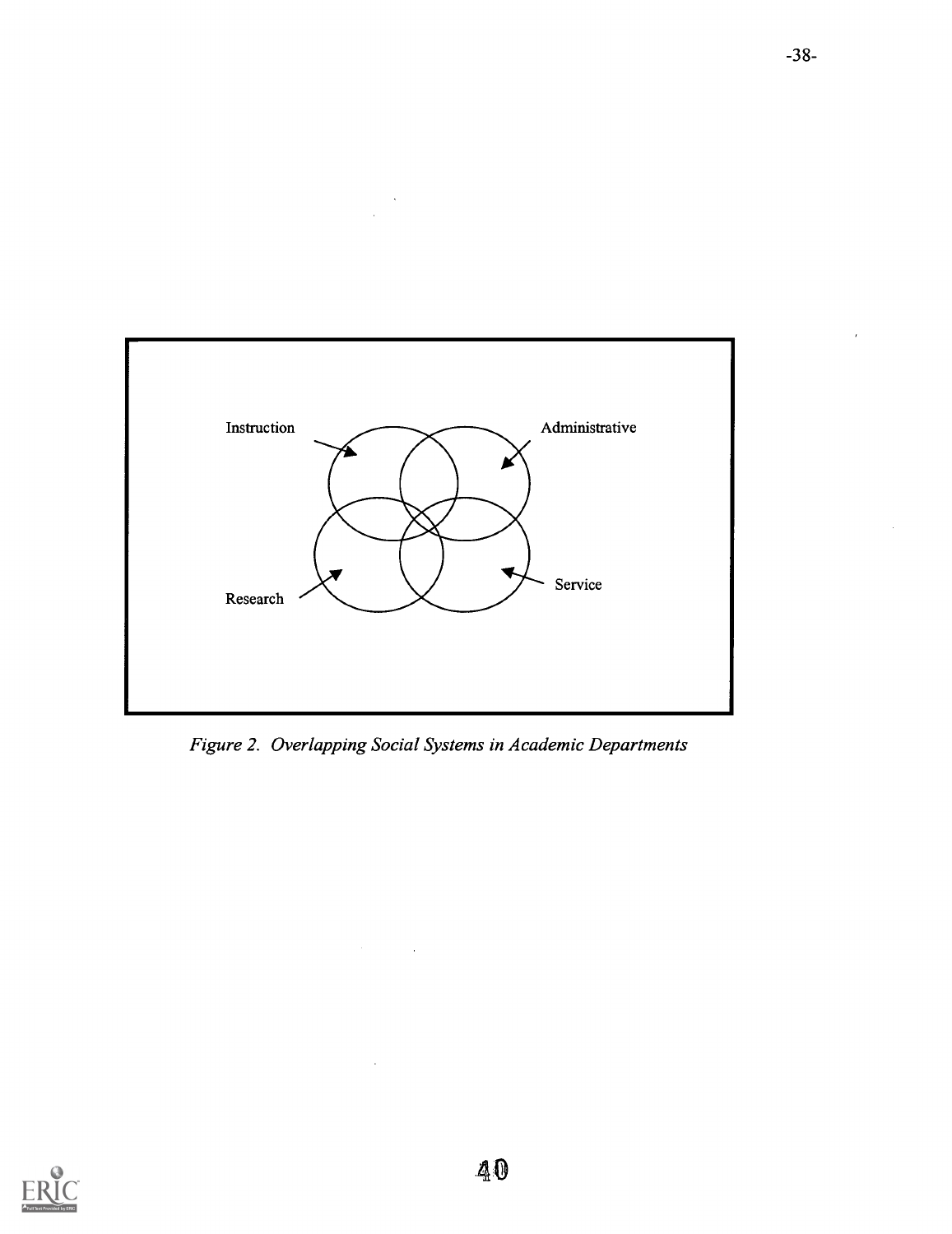

Figure 3. The Learning Centered Academic Unit

# BEST COPY AVAILABUR

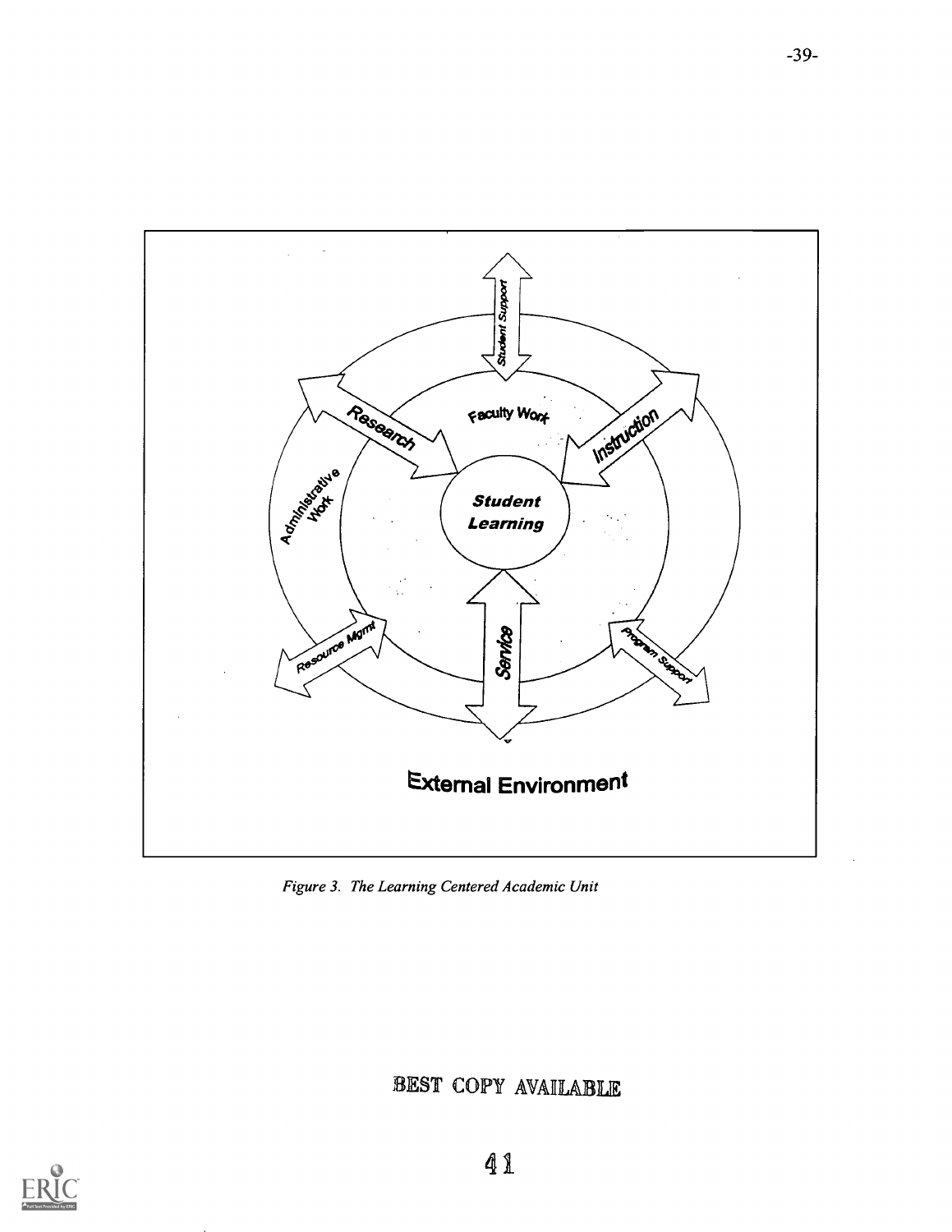| Activity                                                                                                                                                                                                                                                                                                                                                                                                                                                                        |              | Administrative<br>Domains |              |
|---------------------------------------------------------------------------------------------------------------------------------------------------------------------------------------------------------------------------------------------------------------------------------------------------------------------------------------------------------------------------------------------------------------------------------------------------------------------------------|--------------|---------------------------|--------------|
|                                                                                                                                                                                                                                                                                                                                                                                                                                                                                 | S            | $\mathbf R$               | $\mathbf{P}$ |
| 1. Coordination of student evaluations of teaching.                                                                                                                                                                                                                                                                                                                                                                                                                             | X            | X                         | X.           |
| Communicating teaching evaluation results to faculty and students.<br>2.                                                                                                                                                                                                                                                                                                                                                                                                        | X            | X                         | X.           |
| Monitor relevancy of curriculum.<br>3.                                                                                                                                                                                                                                                                                                                                                                                                                                          | $\mathbf{x}$ | $\mathbf{x}$              | X            |
| 4. Ensure instructional facilities are accessible and equipped with<br>needed technology.                                                                                                                                                                                                                                                                                                                                                                                       | $\mathbf{x}$ | $\mathbf x$               |              |
| 5. Partner with faculty in instructional activities by understanding<br>aspects of the instructional environment where administrative<br>expertise can enhance the learning experience for students.<br>(establishing community contacts for service learning, internship, and<br>practicum activities, and serving a coordinating and organizing<br>function for such activities; identifying opportunities for attracting<br>financial support for instructional activities). |              | $\mathbf{x}$              | X.           |
| 6. Develop assessment systems for faculty work which aide faculty in<br>documenting their scholarship in all its forms.                                                                                                                                                                                                                                                                                                                                                         |              | X.                        |              |
| 7. Ensure procedural guidelines are in place that facilitate student<br>advisement and progress to degree.                                                                                                                                                                                                                                                                                                                                                                      | X            | X                         | X.           |
| 8. Establish mechanisms to measure and assess student outcomes.                                                                                                                                                                                                                                                                                                                                                                                                                 | X            |                           | X            |
| Work to create a culture which values collaboration and partnerships<br>9.<br>between faculty and administrators toward a common goal of<br>enhancing the student learning experience.                                                                                                                                                                                                                                                                                          | X            | X                         | X            |
| 10. Ensure procedures are in place for supporting student recruitment,<br>retention, and socialization functions.                                                                                                                                                                                                                                                                                                                                                               | $\mathbf{x}$ | X.                        |              |

# Table 1. Student Learning-Focused Activities of Department Administrators and Their Associated Administrative Domains.

S: Student support/services; R: Resource management; P: Academic program support



 $\sim 10^7$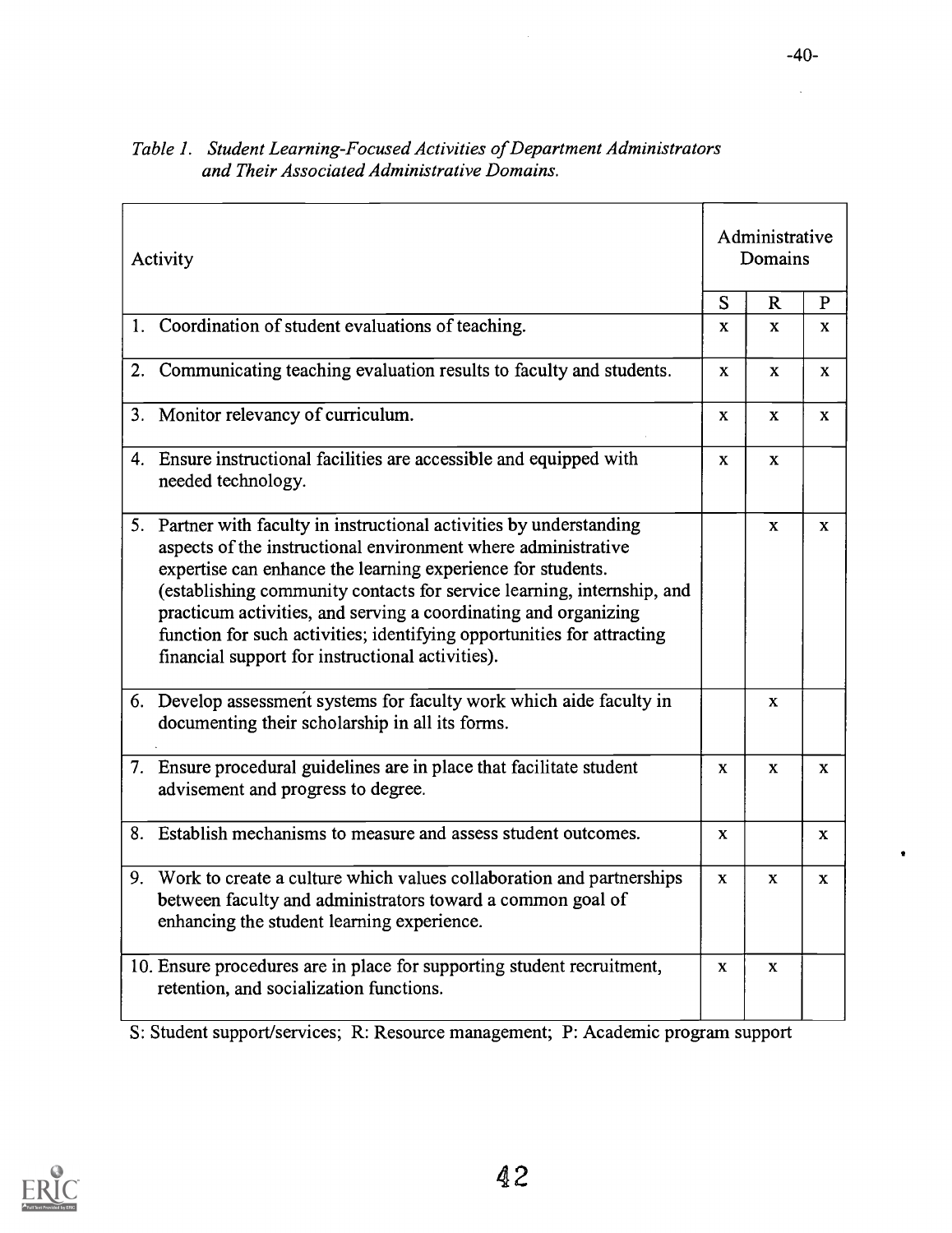

U.S. Department of Education Office of Educational Research and Improvement (OERI) National Library of Education (NLE) Educational Resources Information Center (ERIC)



# Reproduction Release

(Specific Document)

# I. DOCUMENT IDENTIFICATION:

| $\parallel$ Title: Linking Administrative Behovior and Stydent Leorning:<br>Centered Acodemic Unit<br>The<br>Learning |                                       |
|-----------------------------------------------------------------------------------------------------------------------|---------------------------------------|
| $\Lambda$ uthor(s):<br>Marietta<br>Fovaro                                                                             |                                       |
| Corporate Source:                                                                                                     | <b>IPublication Date:</b><br>D5120102 |

# II. REPRODUCTION RELEASE:

In order to disseminate as widely as possible timely and significant materials of interest to the educational community, documents announced in the monthly abstract journal of the ERIC system, Resources in Education (RIE), are usually made available to users in microfiche, reproduced paper copy, and electronic media, and sold through the ERIC Document Reproduction Service (EDRS). Credit is given to the source of each document, and, if reproduction release is granted, one of the following notices is affixed to the document.

If permission is granted to reproduce and disseminate the identified document, please CHECK ONE of the following three options and sign in the indicated space following.

| The sample sticker shown below will be affixed to<br>all Level 1 documents                                                                                      | The sample sticker shown below will be affixed to all Level 2A $\parallel$ The sample sticker shown below will be affixed to all Level<br>documents                                                                                           | 2B documents                                                                                                                                                           |
|-----------------------------------------------------------------------------------------------------------------------------------------------------------------|-----------------------------------------------------------------------------------------------------------------------------------------------------------------------------------------------------------------------------------------------|------------------------------------------------------------------------------------------------------------------------------------------------------------------------|
| PERMISSION TO REPRODUCE AND<br>DISSEMINATE THIS MATERIAL HAS<br><b>BEEN GRANTED BY</b><br>TO THE EDUCATIONAL RESOURCES<br><b>INFORMATION CENTER (ERIC)</b>      | PERMISSION TO REPRODUCE AND<br>DISSEMINATE THIS MATERIAL IN<br>MICROFICHE, AND IN ELECTRONIC MEDIA<br>FOR ERIC COLLECTION SUBSCRIBERS ONLY,<br><b>HAS BEEN GRANZED BY</b><br>TO THE EDUCATIONAL RESOURCES<br><b>INFORMATION CENTER (ERIC)</b> | PERMISSION TO REPRODUCE AND<br>DISSEMINATE THIS MATERIAL IN<br>MICROFICHE ONLY HAS BEEN GRANTED BY<br>TO THE EDUCATIONAL RESOURCES<br><b>INFORMATION CENTER (ERIC)</b> |
| Level 1                                                                                                                                                         | Level 2A                                                                                                                                                                                                                                      | Level 2B                                                                                                                                                               |
|                                                                                                                                                                 |                                                                                                                                                                                                                                               |                                                                                                                                                                        |
| Check here for Level 1 release, permitting<br>reproduction and dissemination in microfiche or<br>other ERIC archival media (e.g. electronic) and<br>paper copy. | Check here for Level 2A release, permitting reproduction and<br>dissemination in microfiche and in electronic media for ERIC<br>archival collection subscribers only                                                                          | Check here for Level 2B release, permitting reproduction<br>and dissemination in microfiche only                                                                       |
|                                                                                                                                                                 | Documents will be processed as indicated provided reproduction quality permits.<br>If permission to reproduce is granted, but no box is checked, documents will be processed at Level 1.                                                      |                                                                                                                                                                        |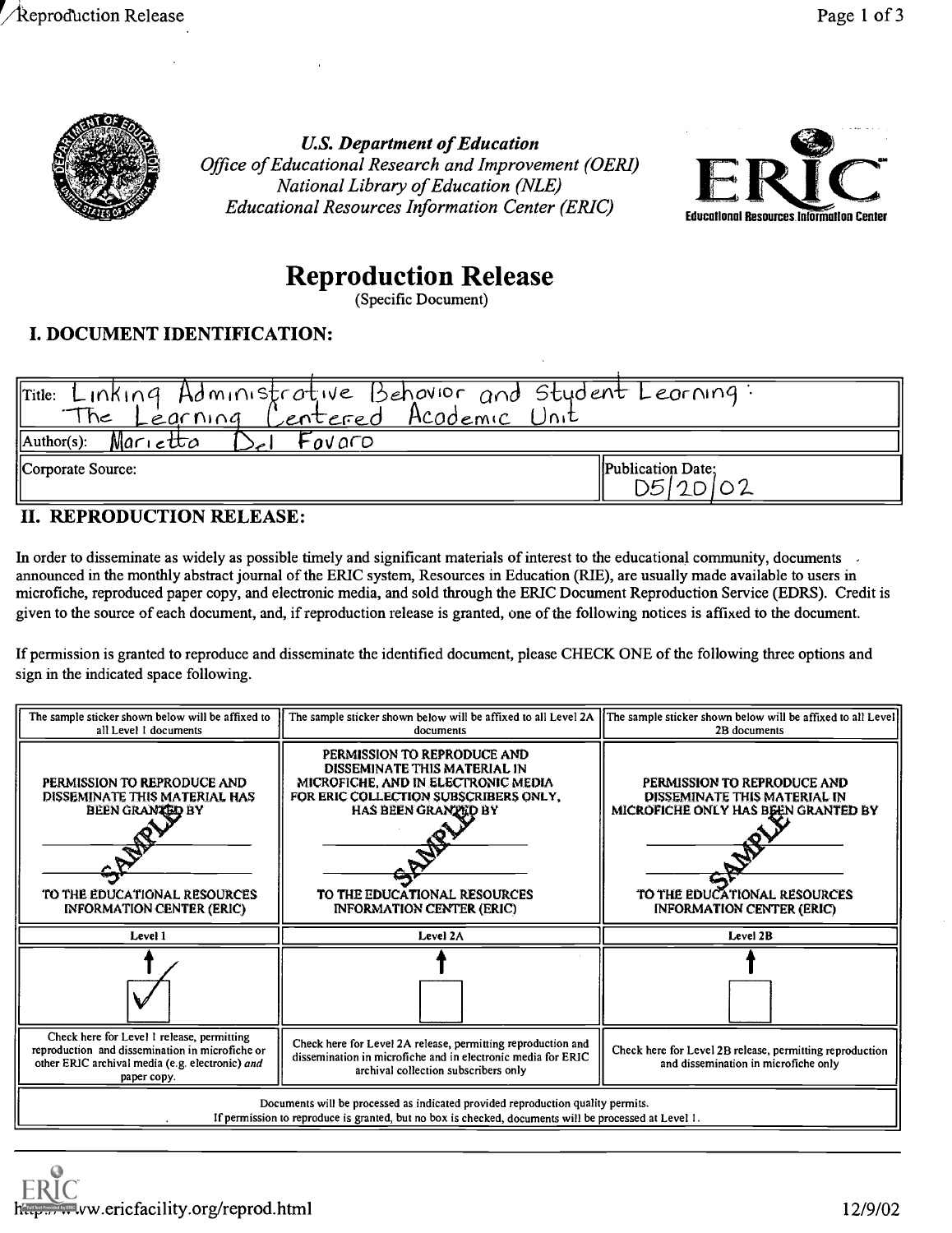| $\mu$ hereby grant to the Educational Resources Information Center (ERIC) nonexclusive permission to reproduce and disseminate this   |                                                                                                                                              |  |  |  |
|---------------------------------------------------------------------------------------------------------------------------------------|----------------------------------------------------------------------------------------------------------------------------------------------|--|--|--|
|                                                                                                                                       | $\parallel$ document as indicated above. Reproduction from the ERIC microfiche, or electronic media by persons other than ERIC employees and |  |  |  |
| lits system contractors requires permission from the copyright holder. Exception is made for non-profit reproduction by libraries and |                                                                                                                                              |  |  |  |
| other service agencies to satisfy information needs of educators in response to discrete inquiries.                                   |                                                                                                                                              |  |  |  |
| 1e:                                                                                                                                   | <b>IPrinted Name/Position/Title:</b>                                                                                                         |  |  |  |

| $\parallel$ other service agencies to satisfy information needs of educators in response to discrete inquiries.<br>Signature: | <b>IPrinted Name/Position/Title:</b>            |                            |  |
|-------------------------------------------------------------------------------------------------------------------------------|-------------------------------------------------|----------------------------|--|
|                                                                                                                               | MARIETTA DEL FAVERO, ASST PROF                  |                            |  |
| Organization/Address:<br>LSU<br>ED L'SNIP, RES ! COUNSELING<br>ILL PEABODY                                                    | Telephone:<br>$1225 - 578 - 2156$               | Fax:<br>$225 - 578 - 6918$ |  |
| <u>BATON ROUGE,</u> LA 70803                                                                                                  | $\parallel$ E-mail Address:<br>DELFAVM QUSU·EDU | $II$ Date:<br>12/9/02      |  |

# III. DOCUMENT AVAILABILITY INFORMATION (FROM NON-ERIC SOURCE):

If permission to reproduce is not granted to ERIC, or, if you wish ERIC to cite the availability of the document from another source, please provide the following information regarding the availability of the document. (ERIC will not announce a document unless it is publicly available, and a dependable source can be specified. Contributors should also be aware that ERIC selection criteria are significantly more stringent for documents that cannot be made available through EDRS.)

| Publisher/Distributor: |  |
|------------------------|--|
| Address:               |  |
| Price:                 |  |

# IV. REFERRAL OF ERIC TO COPYRIGHT/REPRODUCTION RIGHTS HOLDER:

If the right to grant this reproduction release is held by someone other than the addressee, please provide the appropriate name and address:

Name:

Address:

# V. WHERE TO SEND THIS FORM:

Send this form to the following ERIC Clearinghouse: